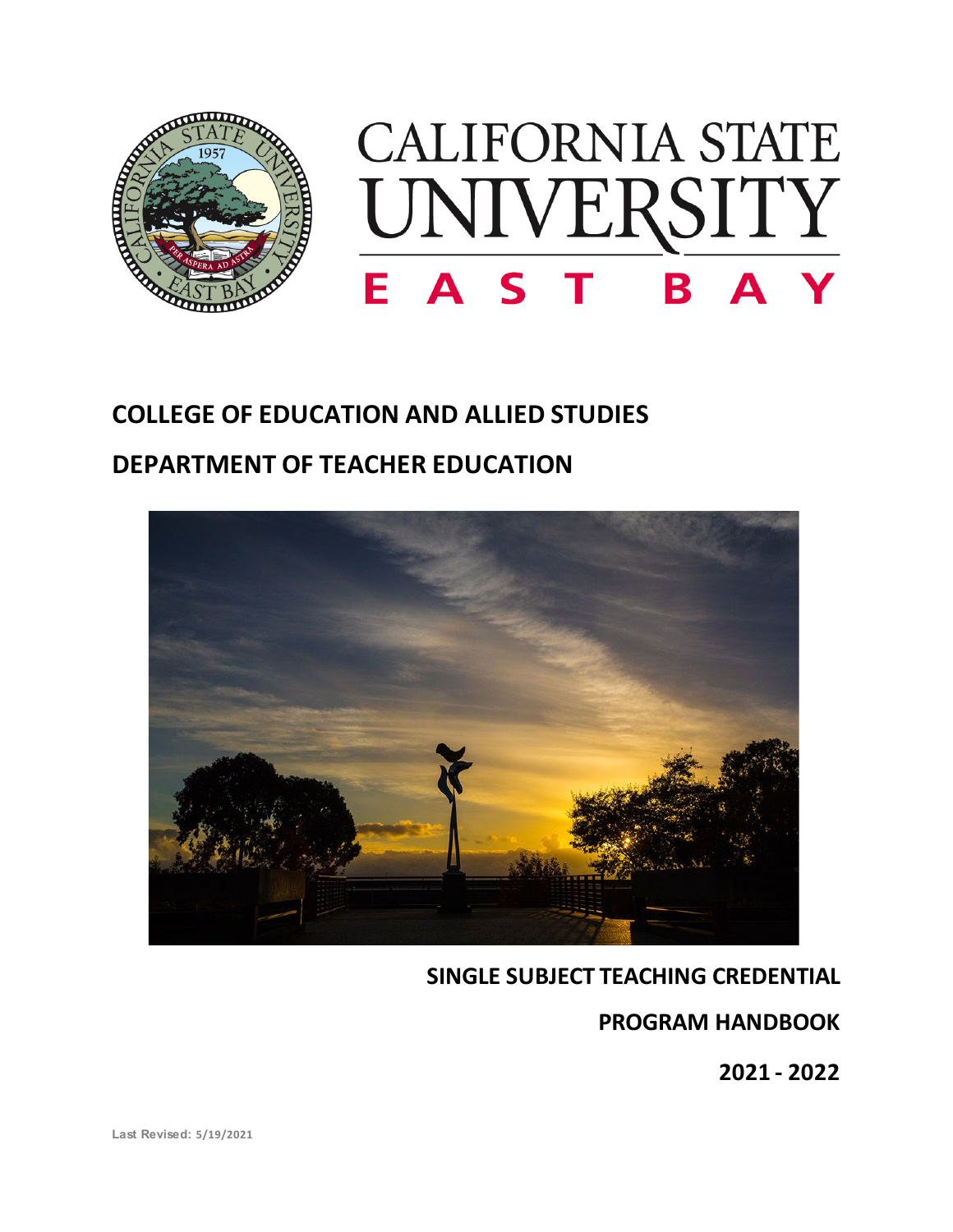# **Table of Contents**

| <b>CONTENTS</b> |                                                                                           |  |  |
|-----------------|-------------------------------------------------------------------------------------------|--|--|
| 1.0             |                                                                                           |  |  |
| 2.0             |                                                                                           |  |  |
| 3.0             |                                                                                           |  |  |
| 4.0             | California Senate Bill 2042 Credential Programs Middle/High School Teacher Preparation  6 |  |  |
| 2.0             |                                                                                           |  |  |
| 2.1             |                                                                                           |  |  |
| 5.0             |                                                                                           |  |  |
| 3.0             |                                                                                           |  |  |
| 3.1             |                                                                                           |  |  |
| 6.0             |                                                                                           |  |  |
| 6.1             |                                                                                           |  |  |
| 6.2             |                                                                                           |  |  |
| 7.0             |                                                                                           |  |  |
| 7.1             |                                                                                           |  |  |
| 7.2             |                                                                                           |  |  |
| 8.0             |                                                                                           |  |  |
| 8.1             |                                                                                           |  |  |
| 8.2             |                                                                                           |  |  |
| 8.3             |                                                                                           |  |  |
| 8.4             |                                                                                           |  |  |
| 8.5             |                                                                                           |  |  |
| 8.6             |                                                                                           |  |  |
| 8.7             |                                                                                           |  |  |
| 8.8             |                                                                                           |  |  |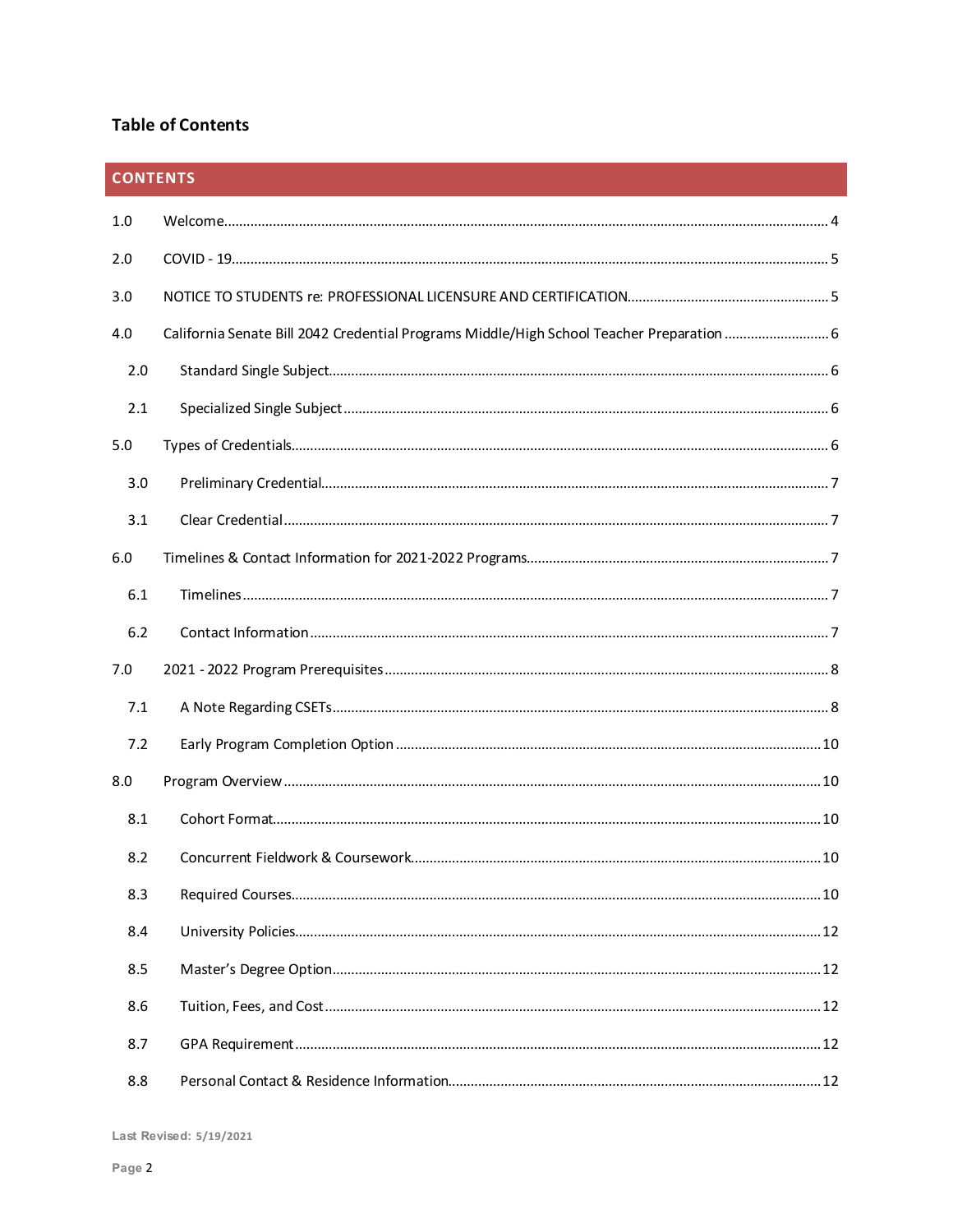| 8.9  |  |
|------|--|
| 9.0  |  |
| 10.0 |  |
| 11.0 |  |
| 11.1 |  |
| 11.2 |  |
| 12.0 |  |
| 12.1 |  |
| 12.2 |  |
| 12.3 |  |
| 12.4 |  |
| 12.5 |  |
| 12.6 |  |
| 12.7 |  |
| 13.0 |  |
| 13.1 |  |
| 13.2 |  |
| 14.0 |  |
| 15.0 |  |
| 16.0 |  |
| 16.1 |  |
| 16.2 |  |
| 16.3 |  |
| 16.4 |  |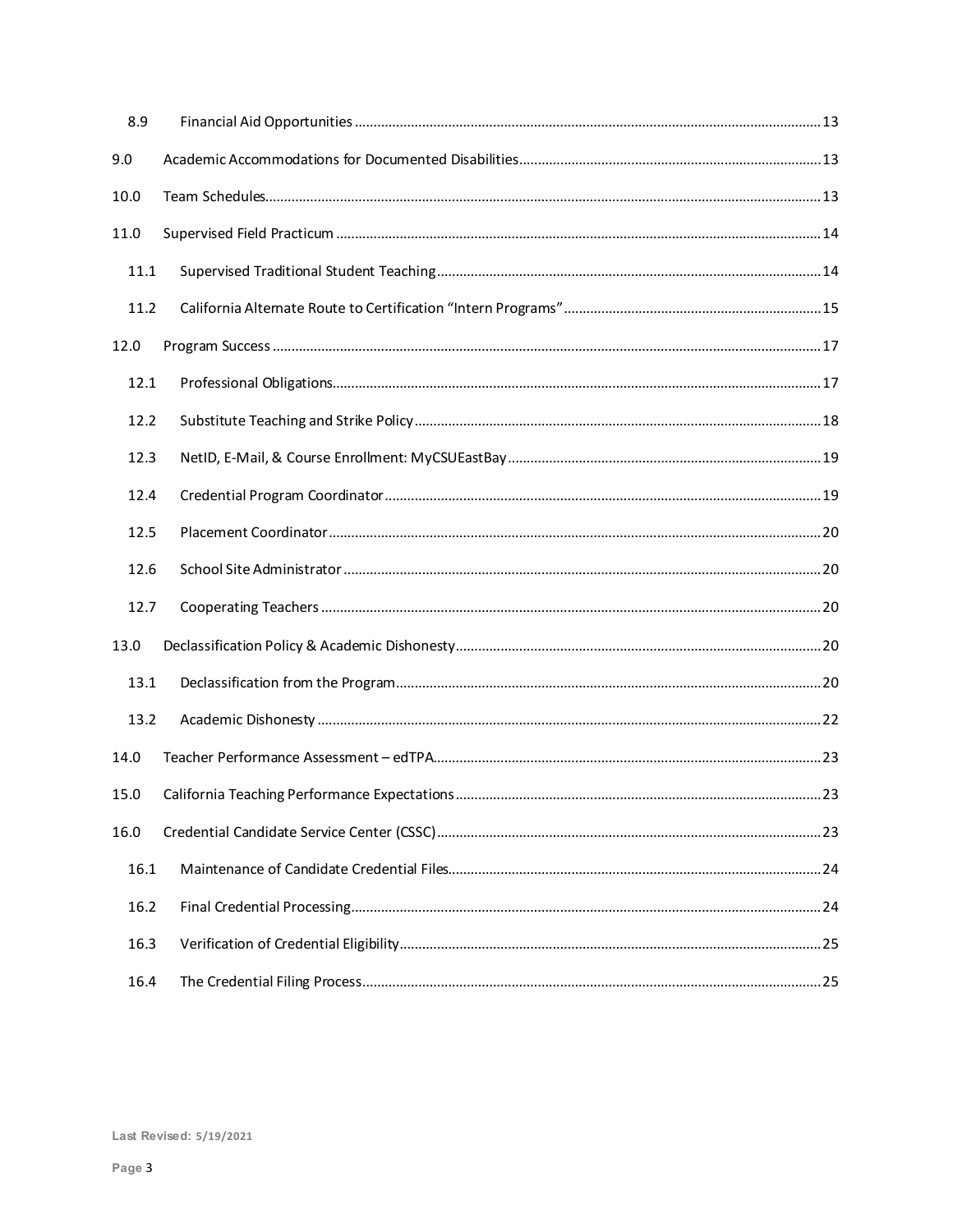# **1.0 WELCOME**

<span id="page-3-0"></span>We are pleased that you have joined our community of learners: credential candidates, school site and university supervisors, school site and district administrators, and the teaching faculty at California State University, East Bay (CSUEB).

As a member of this community, we each have unique expertise to share and responsibilities to fulfill. We hope this handbook will help you better understand your roles and responsibilities in our professional teacher preparation program under California Senate Bill 2042.

Our credential programs assist candidates in becoming reflective, collegial professionals who exercise values of social justice, collaboration, and democracy in education. Over time we hope each candidate will become a leader in her/his educational community and will develop the skills to create a dynamic learning environment and to assess student learning in order to organize subject matter by planning and delivering effective lessons.

Our credential programs are designed to encompass both the practical teaching component (field practicum) and the curriculum component (coursework). These dual experiences provide our candidates with the opportunity to immediately implement methods and strategies. As part of a team that spends the entire program together, candidates receive unparalleled support from peers and from team faculty.

Social justice and democracy are exemplified through the Teacher Education Department (TED) credential and master's degree programs. These ideals permeate not only the coursework and intellectual climate of our programs, but also guide credential candidates' experiences through classroom interaction, written assignments, reading, lectures, team meetings, and field placements.

The following standards are expected of all CSUEB credential candidates:

- 1. A minimum grade point average of 3.0 for all program coursework;
- 2. Use of standard American English;
- 3. Compliance with all statutory requirements of teacher credentialing by the State of California including but not limited to:
	- A. Possessing all prerequisites including CSET exams or undergraduate degree from a CTC approved program; (CSETs completion date extended in AY 2021-2022)
	- B. Up to date paperwork.
- 4. Basic technology literacy, including;
	- A. Use of GoReact video app;
	- B. Use of Time 2 Track app;
	- C. Use of an e-portfolio;
- 5. Successful teaching experience in the field; and
- 6. Professional behavior at all times.

Failure to adhere these standards may result in dismissal.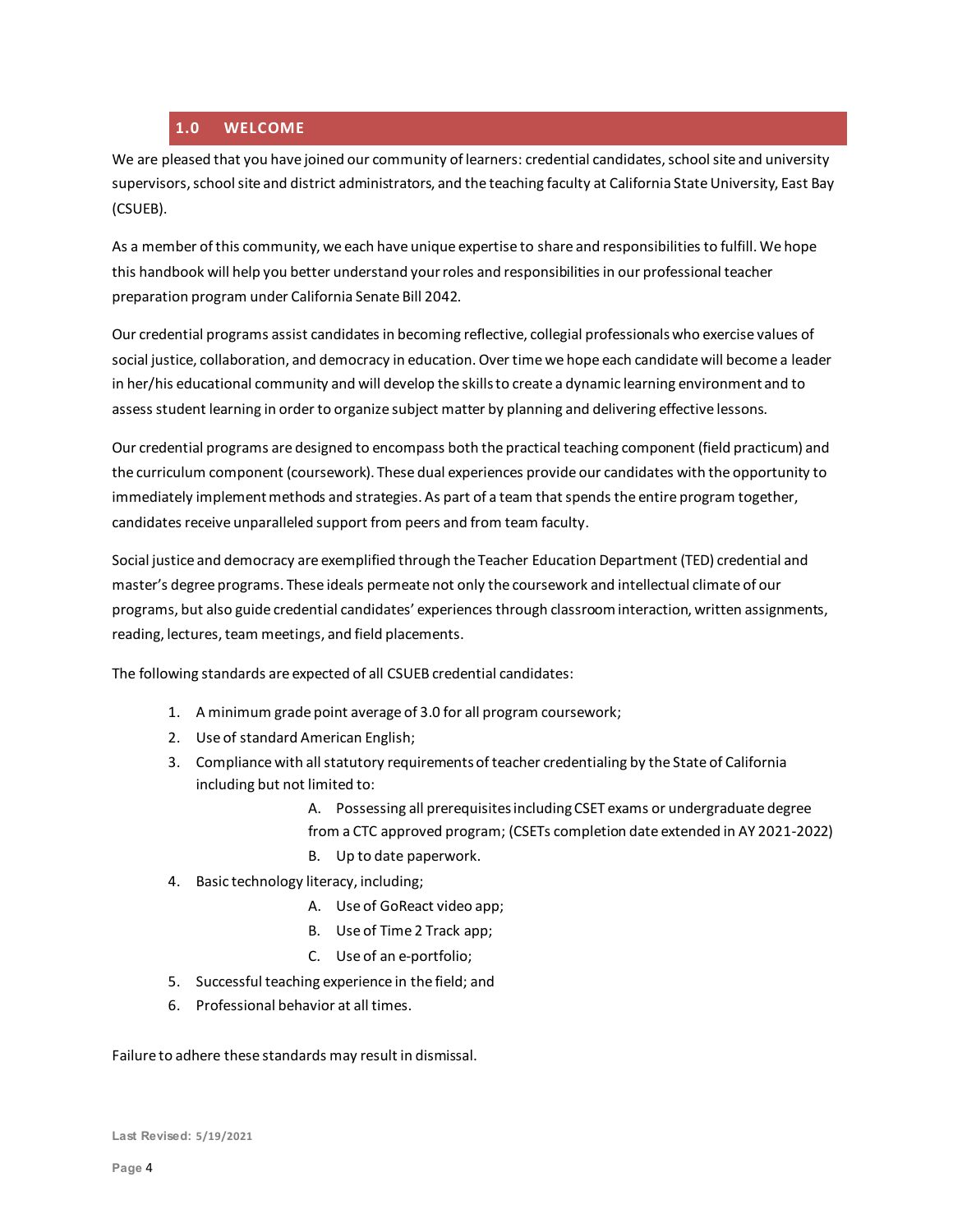The department is distinguished by accomplished instructors and by graduates who are powerful forces in their communities and trains new teachers in accordance with the California Teacher Performance Expectations (TPEs). Moreover, the credential programs are compliant with the federal and state legislation.

The College of Education and Allied Studies is fully accredited by the CTC (California Commission on Teacher Credentialing).

This handbook is intended to provide an overview of the credential programs and to serve as a resource to candidates, master teachers, university supervisors, and site administrators. Please read this handbook carefully and thoroughly. **Candidates agree to abide by the policies described in this handbook as a condition of participation in the CSUEB Credential Programs.** We look forward to helping you to achieve your career objectives in teaching. Please note that the information in the handbook is subject to change without notice.

<span id="page-4-0"></span>Teacher Education Department Faculty

#### **2.0 COVID - 19**

Please be aware that some policies and procedures in this handbook may change over the course of your program due to the COVID-19 crisis. We, of course, do not know what will occur and how the regulating agencies at the state level, the university, and schools will react. We do know that the Commission on Teaching Credentialing (CTC), the administration of Cal State East Bay, and the Chancellor's Office of the CSU are acting responsibly, with concern for everyone's health, and with the intention of ensuring student success. The CTC especially has shown great flexibility so that preservice teachers are not slowed in their process.

<span id="page-4-1"></span>We will inform you of policy and procedural changes as they occur. This is a time for flexibility, which may be one of a teacher's most important dispositions.

# **3.0 NOTICE TO STUDENTS RE: PROFESSIONAL LICENSURE AND CERTIFICATION**

California State University programs for professions that require licensure or certification are intended to prepare the student to meet California licensure and certification requirements. Admission into programs for professions that require licensure and certification does not guarantee that students will obtain a license or certificate. Licensure and certification requirements are set by agencies that are not controlled by or affiliated with the California State University and licensure and certification requirements can change at any time. The California State University has not determined whether its programs meet other states' educational or professional requirements for licensure and certification. Students enrolled in a California State University program who are planning to pursue licensure or certification in other states are responsible for determining whether they will meet their state's requirements for licensure or certification. This disclosure is made pursuant to 34 CFR §668.43(a)(5)(v)(C).

**Last Revised: 5/19/2021**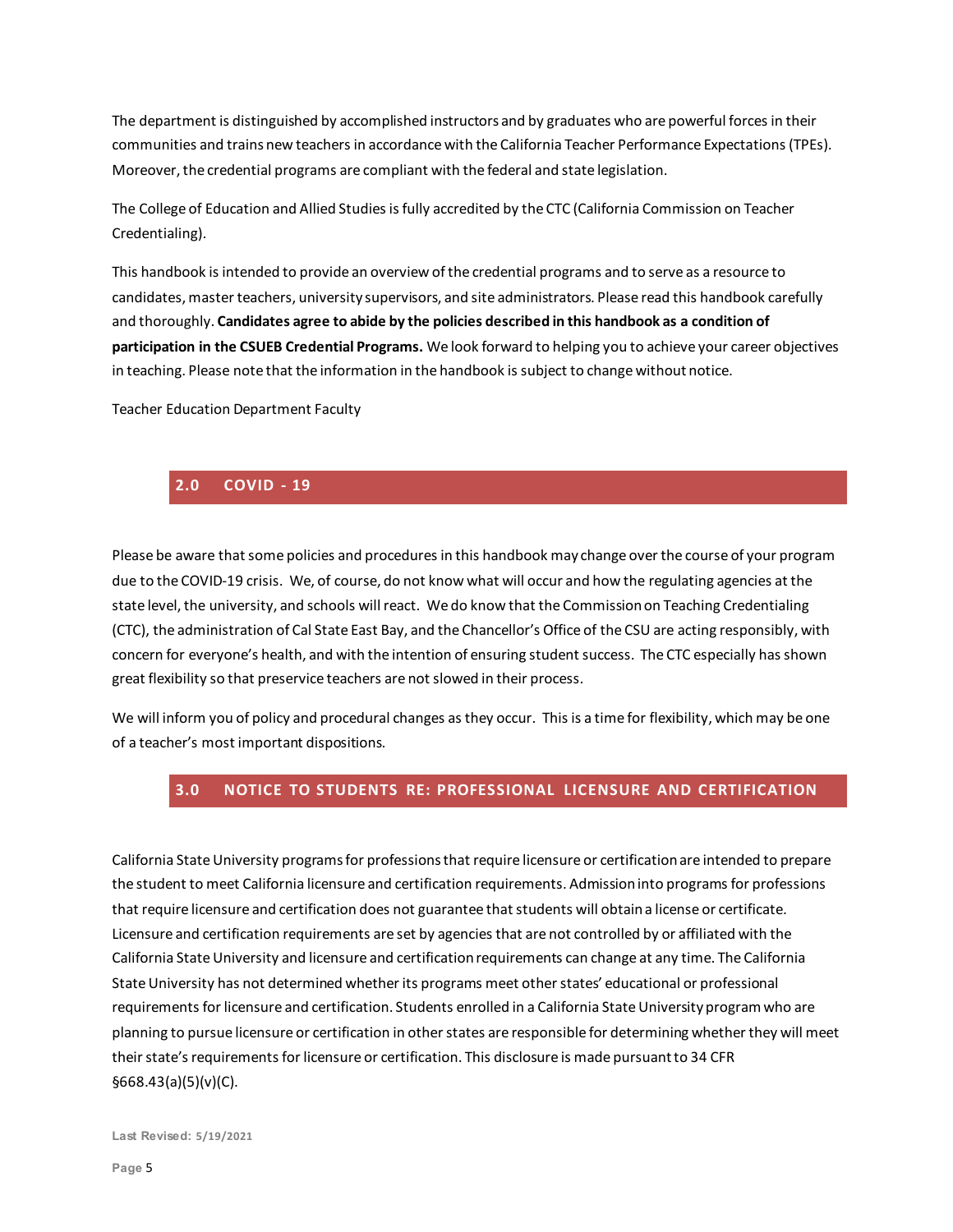# <span id="page-5-0"></span>**4.0 CALIFORNIA SENATE BILL 2042 CREDENTIAL PROGRAMS MIDDLE/HIGH SCHOOL TEACHER PREPARATION**

#### 2.0 STANDARD SINGLE SUBJECT

<span id="page-5-1"></span>This basic credential authorizes one to teach a Single Subject to a general population of students in a Departmentalized classroom such as those in most middle schools and most high schools in California.

Cal State East Bay offers single subject credentials in both an on-ground and on-line format. Applicants must select which program they wish to apply for. Switching from one program format to another is NOT permitted. Although the on-line program is administered through University Extension the classes, program, outcomes, and expectations are the same. NOTE: Math and science credentials are NOT available in the on-line program.

(Usually grades 6 – 12) Standard Content Areas

- Art\*
- Dance\*
- English
- History / Social Science
- Languages Other Than English (Spanish, French, Mandarin)
- Mathematics (All Areas / Advanced)ł
- Music\*
- Physical Education\*
- Science (General & Integrated)\* including: Biological Sciences, Chemistry, Geosciences, Physics (Specialized) and Physics  $\dagger$
- Theatre\*
	- *\* Also Departmentalized at some elementary schools in California.*

ⱡ Not available in the on-line program.

# 2.1 SPECIALIZED SINGLE SUBJECT

<span id="page-5-2"></span>The specialized credential authorizes one to teach a specific area of a subject such as mathematics or science.

- Foundational Mathematics (*Limited to teaching ONLY the foundation/introductory level courses in mathematics such as: General Mathematics, Algebra, Geometry, Probability & Statistics)*
- Foundational-Level General Science (*Limited to teaching ONLY the foundation/introduction level courses in science such as: General Science, Introductory Life Science, Introductory Physical Science)*
- <span id="page-5-3"></span>● Specialized Science *(Limited to teaching advanced levels in: Biology, Chemistry, Geological Sciences, Physics; one cannot teach general or integrated levels.)*

## **5.0 TYPES OF CREDENTIALS**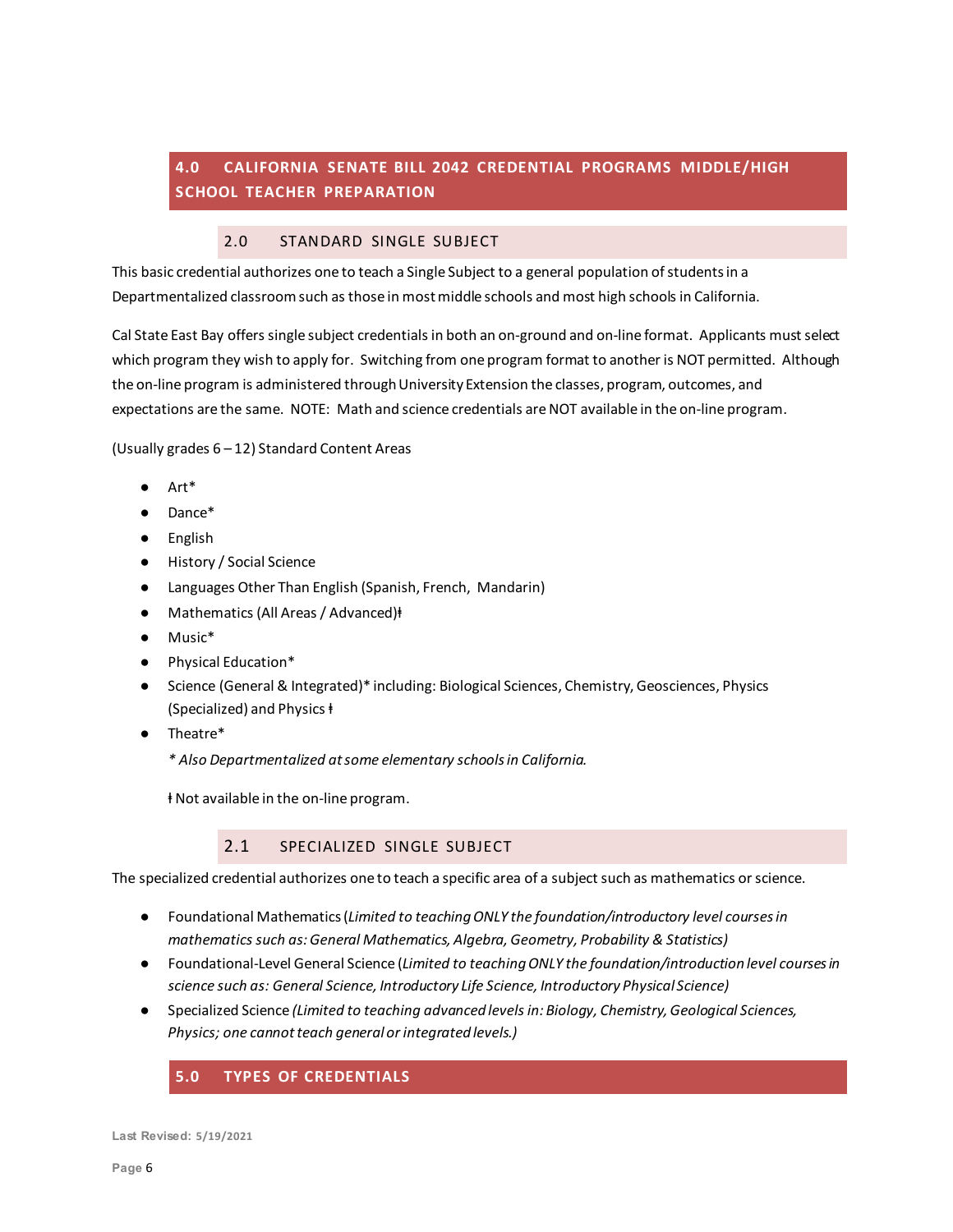#### 3.0 PRELIMINARY CREDENTIAL

<span id="page-6-0"></span>This first teaching credential is earned upon completion of the Single Subject program. This preliminary credential is valid only for five years. More instructions on how to apply for the preliminary credential is available in the program handbook for admitted candidates.

#### 3.1 CLEAR CREDENTIAL

<span id="page-6-1"></span>Newly credentialed teachers have five years to complete an approved induction program. Induction programs are facilitated through most school districts. For more details on Induction, see. https://www.ctc.ca.gov/educatorprep/ca-teacher-induction

For more information about the Masters in Education programs, contact the Teacher Education Department (510) 885-3027. Also visit www.csueastbay.edu/teach for more information.

<span id="page-6-2"></span>For a diagram of *California's Learning to Teach System,* please see CTC's website, agenda item handout from the June 2, 2011 CTC Commission Meeting[, http://www.ctc.ca.gov/commission/agendas/2011-06/2011-06-5B.pdf.](http://www.ctc.ca.gov/commission/agendas/2011-06/2011-06-5B.pdf)

# **6.0 TIMELINES & CONTACT INFORMATION FOR 2021-2022 PROGRAMS**

<span id="page-6-3"></span>

|                                      | Summer 2021 Entry                                                       |
|--------------------------------------|-------------------------------------------------------------------------|
| <b>Applications Deadlines</b>        | University and Departmental Applications are due April 1, 2021          |
|                                      | Please see http://www.csueastbay.edu/ted/programs-admissions/index.html |
| <b>Mandatory Orientation</b>         | Online                                                                  |
| <b>First Day of Program</b>          | June 1, 2021                                                            |
| <b>Supervised Field Placement I</b>  | Single Subject approximate dates are from mid-August to mid-December.   |
| (Actual dates will vary)             |                                                                         |
| <b>Supervised Field Placement II</b> | Single Subject approximate dates are from mid-January to mid-May.       |
| (Actual dates will vary)             |                                                                         |

# 6.1 TIMELINES

## 6.2 CONTACT INFORMATION

#### <span id="page-6-4"></span>**Credential Student Service Center**

Art & Education Building Room 235 California State University East Bay 25800 Carlos Bee Boulevard Hayward, California 94542-3007

Tel: (510) 885-2272 Fax: (510) 885-3250 [www.csueastbay.edu/cssc](http://www.csueastbay.edu/cssc)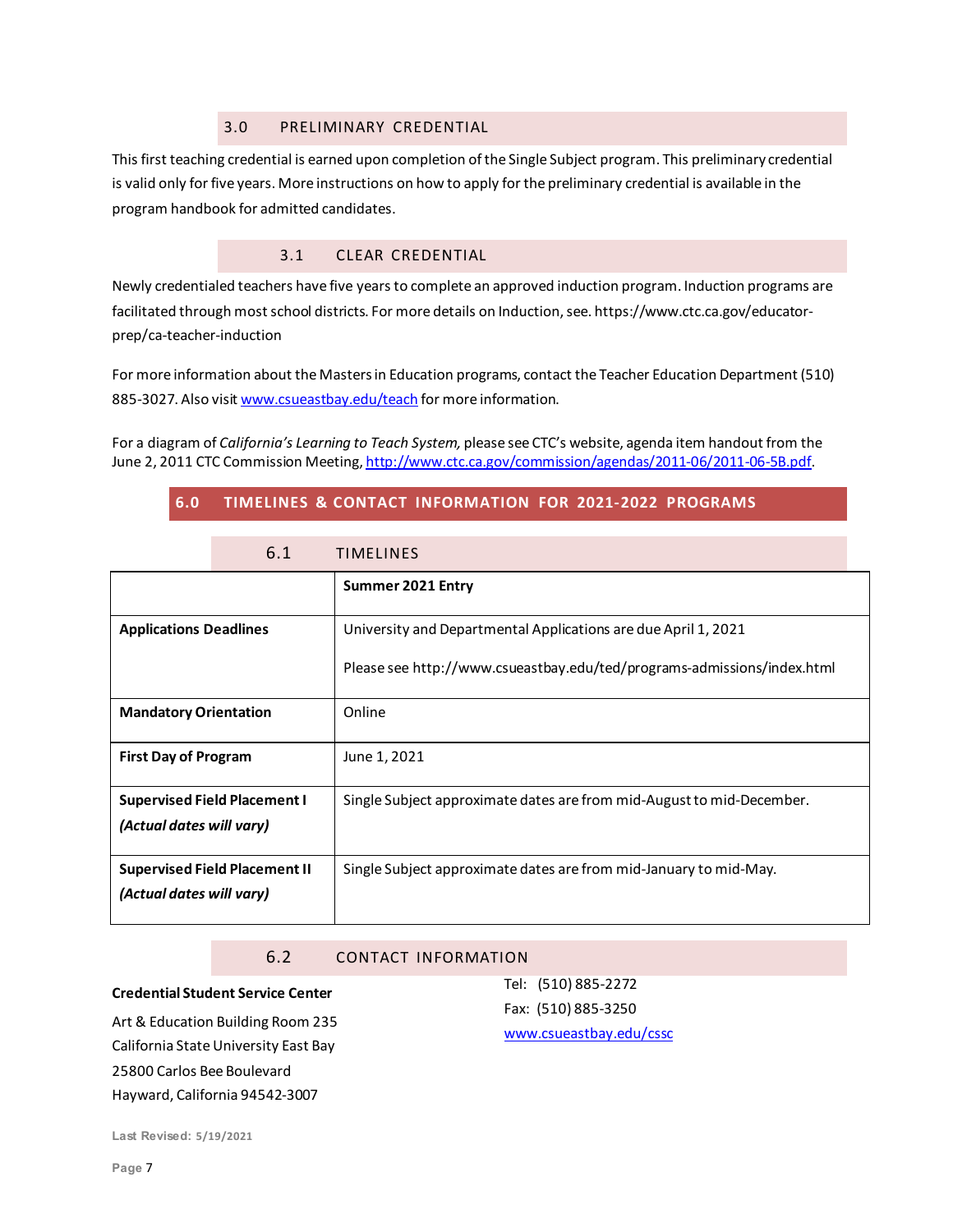#### **Teacher Education Department**

Arts & Education Building, Room 246 California State University East Bay 25800 Carlos Bee Boulevard Hayward, California 94542-3007 Tel: (510) 885-3027 Fax: (510) 885-4632 [www.csueastbay.edu/teach](http://www.csueastbay.edu/teach)

<span id="page-7-0"></span>CSUEB Financial Aid Tel: (510) 885-2784 CSUEB Student Health Center Tel: (510) 885-3735

CSUEB Accessibility Services Tel: (510) 885-3868 as@csueastbay.edu

Commission on Teaching Credentialing [www.ctc.ca.gov](http://www.ctc.ca.gov/)

CSUEB Faculty & Staff E-Mail [First.Last@csueastbay.edu](mailto:First.Last@csueastbay.edu)

# **7.0 2021 - 2022 PROGRAM PREREQUISITES**

The following are non-curricular requirements for the teaching credential programs. For more details about these items, please consult the admissions webpage. These items are due as part of the admissions process:

- Bachelor's Degree bearing Transcript
- Basic Skills Proficiency *CBEST or CSET 142 (multiple subject)*
- Subject Matter Competency *CSET or Subject Matter Waiver (single subject)*
- U.S. Constitution
- Pre-Admission Field Experience
- Letters of Recommendation
- CTC Certificate of Clearance
- Negative TB Test Report
- Immunization Report (submitted to Student Health Center)

The candidate will receive a letter of declassification from the credential program if the pre-requisites have not been met. Upon completion of the prerequisites, a candidate may **re-apply** to the Teacher Education Department for admission to the next entry program.

## 7.1 A NOTE REGARDING CSETS

<span id="page-7-1"></span>It is a statutory requirement that all candidates in teaching credentialing programs in the State of California demonstrate Subject Matter Competency prior to receiving any credit for field work. There are only two ways to demonstrate subject matter competency, passing the CSETs or graduating from a California Commission on Teacher Credentialing (CTC) approved undergraduate program.

In some cases, a CSU that offers an approved undergraduate waiver may review a transcript and approve a waiver. It is the sole responsibility of applicants to locate these programs and secure waiver letters. Neither the CSUEB Department of Teacher Education nor the Credentials Student Service Center may assist in this. It should be noted that CSUs are not obligated to review transcripts for waivers and that some may charge for this service.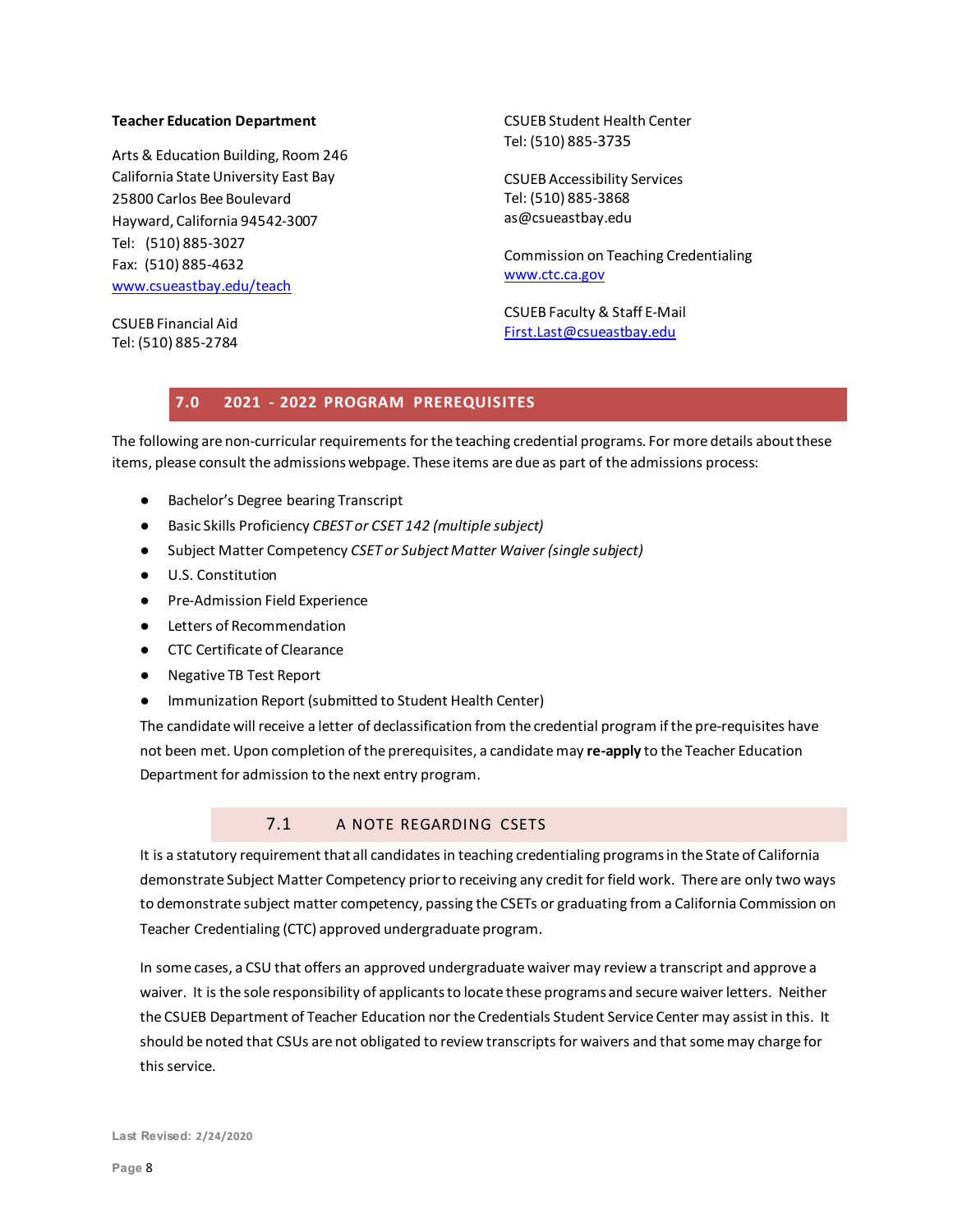The credential programs at CSUEB are cohorted, meaning that all candidates move through the program together over the course of one calendar year. It is our policy that all candidates have demonstrated subject matter competency prior to the first day of summer term classes. The department reserves the right to extend that deadline to the end of summer term. In some rare cases, we may allow candidates to continue in the program without subject matter competency BUT they may not receive credit for field work and they will have to enroll in and pay for an additional semester(s) of course work. Additional semesters may or may not be covered by financial aid.

Candidates who are admitted without subject matter competency must also adhere to the following guidelines to remain enrolled:

- The candidate provides evidence of having attempted the appropriate subject matter examinations(s).
- The candidate provides evidence of registration for the next scheduled examination.
- The candidate provides evidence of continuous progress toward meeting the subject matter requirement.

# **• As of May 2021 the CTC has extended the COVID CSET waiver for Academic Year 2021-2022. Candidates mat enter the program and complete fieldwork without the CSET but must pass it prior to being recommended for a preliminary credential at the end of the program year.**

#### **Documentation of the following prerequisites is also required for all fieldwork in K – 12 schools**

Many schools require their own photocopy of the items listed below. It is the candidate's responsibility to submit these items, if requested, to the K-12 school site. We highly suggest you keep a copy of these credentialing documents prior to submitting them for admissions.

- Certificate of Clearance
- Official Negative Tuberculosis Test Report
	- o Each candidate must submit documentation of a Negative Tuberculosis Test. The test results are only valid for three years. An official, signed TB test report from a physician can be submitted as verification of one's TB clearance
- Verification of Up-To-Date Immunizations
- Other Criteria for Full Admission

The candidate must demonstrate:

- 1. professional and ethical behavior;
- 2. sound mental health;
- 3. attention to physical health;
- 4. GPA of 3.0 in the program (No grades of D, F, or No Credit);
- 5. prompt arrival for all courses, meetings, and scheduled events;
- 6. openness to feedback; and
- 7. ability to meet all TPEs and edTPA requirements.

See the TPE & edTPA sections at the end of this handbook for more information.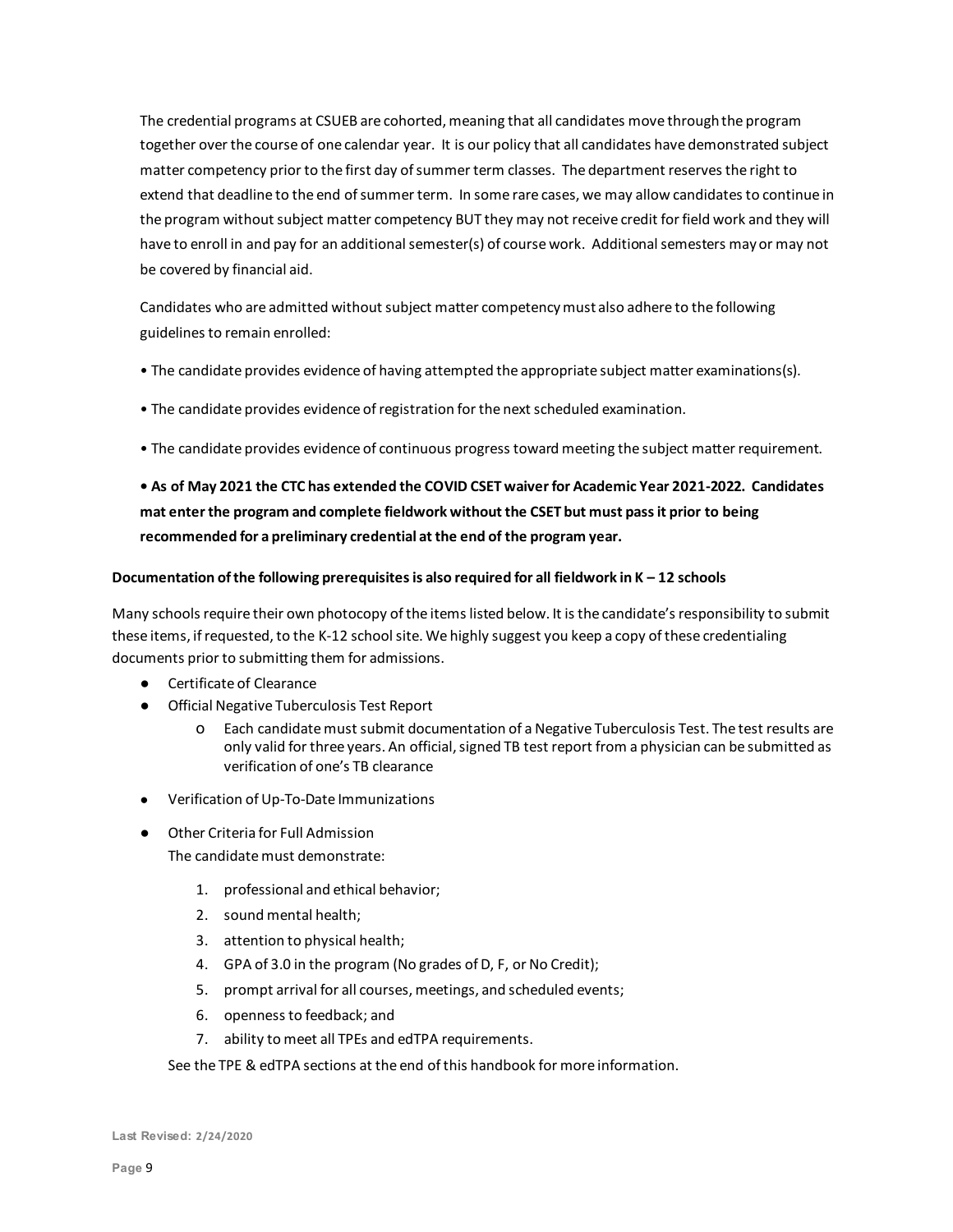## 7.2 EARLY PROGRAM COMPLETION OPTION

<span id="page-9-0"></span>Early Program Completion Option for Multiple Subject and Single Subject candidates may choose to pursue the Early Program Completion Option to earn their preliminary credential. Information about the Option is provided on the CTC website: http://www.ctc.ca.gov/credentials/leaflets/cl840.pdf. Any candidate considering this Option must meet with the Program Coordinator to discuss the challenges the Option presents.

# <span id="page-9-1"></span>**8.0 PROGRAM OVERVIEW**

#### 8.1 COHORT FORMAT

<span id="page-9-2"></span>Candidates join a cohort and progress through the credential program with 25 – 35 fellow team members with whom they network and build professional contacts.

#### 8.2 CONCURRENT FIELDWORK & COURSEWORK

<span id="page-9-3"></span>During the summer term candidates will be class three four days a week. Summer classes are scheduled during the day, except for the first two weeks of summer term, when classes will begin at 4:30 pm. This is for the convenience of candidates who may still be working pk-12 schools. During the remainder of the year the programs follow a structure in which candidates have field work in a middle or high school classroom three hours a day, five days a week in fall semester, and 5 hours a day 5 days a week spring semester. Candidates take courses in the late afternoon and/or early evening. Saturday and online courses are options, as well.

Candidates in the on-line program do not attend face-to-face classes on campus. Classes are generally asynchronous, although some instructors may schedule classes with preset on-line meeting times in which candidates are required to participate. These classes are usually conducted using Zoom technology.

# 8.3 REQUIRED COURSES

## <span id="page-9-4"></span>**REQUIRED COURSE WORK (43 UNITS) AND SAMPLE CALENDAR**

Summer Semester

- TED 521 Content Literacy for All [Learners](http://catalog.csueastbay.edu/preview_program.php?catoid=21&poid=8458&hl=%22ted%22&returnto=search) UNITS: 4 \*
- TED 520 [Foundations](http://catalog.csueastbay.edu/preview_program.php?catoid=21&poid=8458&hl=%22ted%22&returnto=search) of Single Subject Education UNITS: 4 \*
- TED 522 [Introduction](http://catalog.csueastbay.edu/preview_program.php?catoid=21&poid=8458&hl=%22ted%22&returnto=search) to Teaching Emergent Bilinguals UNITS: 1 \*
- TED 525 Teaching Special Education Students in a Single Subject [ClassroomU](http://catalog.csueastbay.edu/preview_program.php?catoid=21&poid=8458&hl=%22ted%22&returnto=search)NITS: 1
- TED 528 [Technology](http://catalog.csueastbay.edu/preview_program.php?catoid=21&poid=8458&hl=%22ted%22&returnto=search) in the Single Subject Classroom UNITS: 2
- Single Subject Methods (See below)

Fall Semester

- TED 523 Inclusive Teaching Practices in a Single Subject [Classroom](http://catalog.csueastbay.edu/preview_program.php?catoid=21&poid=8458&hl=%22ted%22&returnto=search) A UNITS: 3
- TED 575 Single Subject [Fieldwork](http://catalog.csueastbay.edu/preview_program.php?catoid=21&poid=8458&hl=%22ted%22&returnto=search) Seminar I UNITS: 2
- TED 585 Single Subject Field [Placement](http://catalog.csueastbay.edu/preview_program.php?catoid=21&poid=8458&hl=%22ted%22&returnto=search) I UNITS: 5
- Single Subject Methods (See below)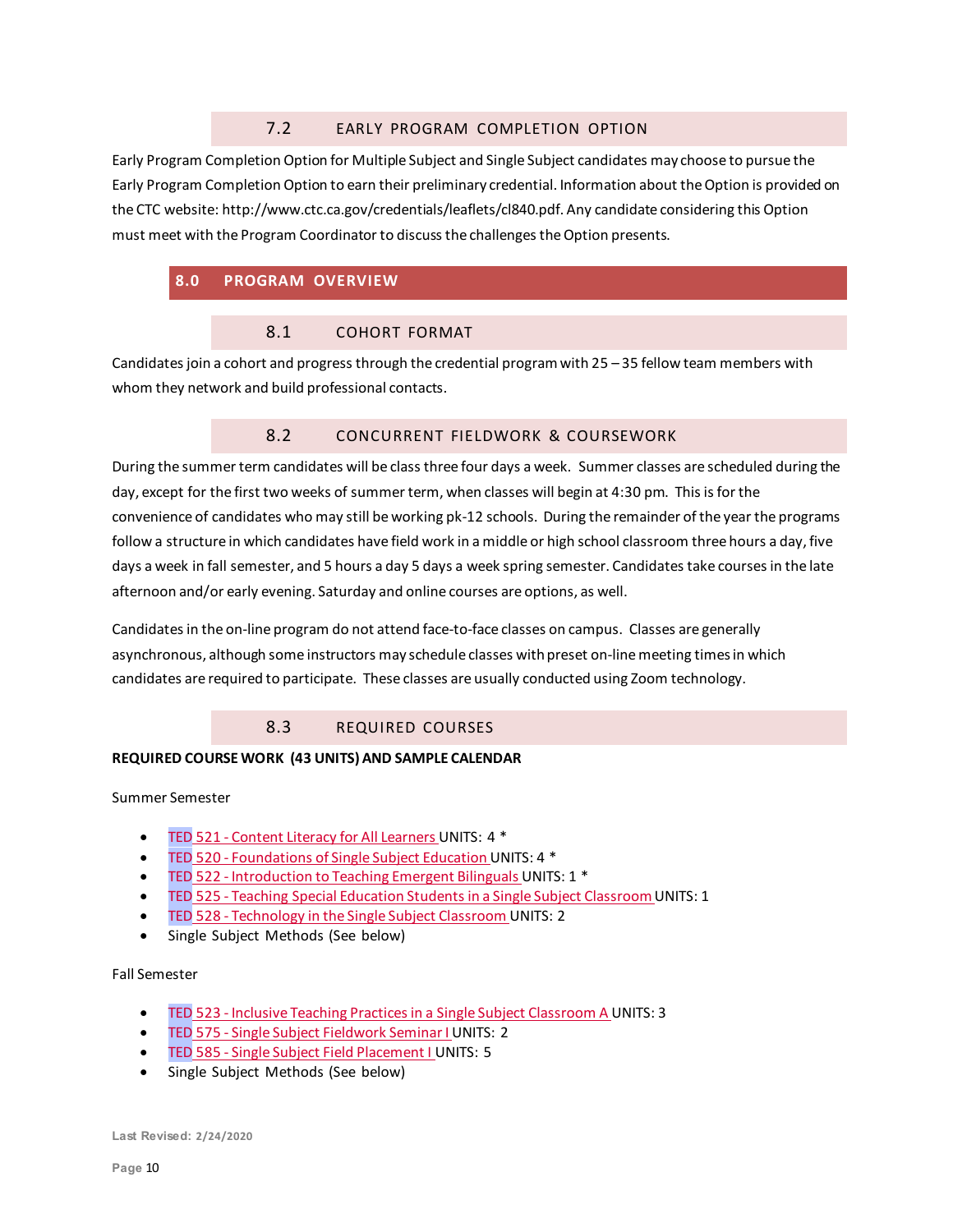#### Spring Semester

- TED 524 Inclusive Teaching Practices in a Single Subject [Classroom](http://catalog.csueastbay.edu/preview_program.php?catoid=21&poid=8458&hl=%22ted%22&returnto=search) B UNITS: 3
- TED 529 Professional [Responsibilities](http://catalog.csueastbay.edu/preview_program.php?catoid=21&poid=8458&hl=%22ted%22&returnto=search) in Education UNITS: 3
- TED 586 Single Subject Field [Placement](http://catalog.csueastbay.edu/preview_program.php?catoid=21&poid=8458&hl=%22ted%22&returnto=search) II UNITS: 5
- TED 576 Single Subject [Fieldwork](http://catalog.csueastbay.edu/preview_program.php?catoid=21&poid=8458&hl=%22ted%22&returnto=search) Seminar II UNITS: 1
- Single Subject Methods (See below)

In some cases candidates may petition the Department Chair to accept transfer credits (maximum 8 units).

(\*) Passing these courses with a "B" or better is required for Student Teaching and Student Teachers Under Contract (Interns)

Candidates are required to take three (3) Instructional Methods courses as well. These courses correspond to the candidate's subject matter credential. **Choose one (1) ofthe 3-course sequencesin your area ofsubject matter competency for an additional 9 units. Section I meetssummer, Section II meetsfall, and Section III meetsspring.**

- TED 530 English I: [Instructional](http://catalog.csueastbay.edu/preview_program.php?catoid=21&poid=8458&hl=%22ted%22&returnto=search) Methodsin a Single Subject ClassroomUNITS: 3
- TED 531 English II: [Instructional](http://catalog.csueastbay.edu/preview_program.php?catoid=21&poid=8458&hl=%22ted%22&returnto=search) Methods in a Single Subject Classroom UNITS: 3
- TED 532 English III: [Instructional](http://catalog.csueastbay.edu/preview_program.php?catoid=21&poid=8458&hl=%22ted%22&returnto=search) Methods in a Single Subject Classroom UNITS: 3
- TED 533 Historical Social Studies I: [InstructionalMethodsin](http://catalog.csueastbay.edu/preview_program.php?catoid=21&poid=8458&hl=%22ted%22&returnto=search) a Single Subject ClassroomUNITS: 3
- TED 534 History Social Studies II: Instructional Methods in a Single Subject Classroom UNITS: 3
- TED 535 History Social Studies III: [Instructional](http://catalog.csueastbay.edu/preview_program.php?catoid=21&poid=8458&hl=%22ted%22&returnto=search) Methodsin a Single Subject ClassroomUNITS: 3
- TED 536 Science I: [Instructional](http://catalog.csueastbay.edu/preview_program.php?catoid=21&poid=8458&hl=%22ted%22&returnto=search) Methodsin a Single Subject ClassroomUNITS: 3
- TED 537 Science II: [Instructional](http://catalog.csueastbay.edu/preview_program.php?catoid=21&poid=8458&hl=%22ted%22&returnto=search) Methods in a Single Subject Classroom UNITS: 3
- TED 538 Science III: [Instructional](http://catalog.csueastbay.edu/preview_program.php?catoid=21&poid=8458&hl=%22ted%22&returnto=search) Methods in a Single Subject ClassroomUNITS: 3
- TED 539 [Mathematics](http://catalog.csueastbay.edu/preview_program.php?catoid=21&poid=8458&hl=%22ted%22&returnto=search) I: Instructional Methods in a Single Subject Classroom UNITS: 3
- TED 540 [Mathematics](http://catalog.csueastbay.edu/preview_program.php?catoid=21&poid=8458&hl=%22ted%22&returnto=search) II: Instructional Methods in a Single Subject ClassroomUNITS: 3
- TED 541 [Mathematics](http://catalog.csueastbay.edu/preview_program.php?catoid=21&poid=8458&hl=%22ted%22&returnto=search) III: Instructional Methods in a Single Subject ClassroomUNITS: 3
- TED 542 Visual Arts I: [InstructionalMethodsin](http://catalog.csueastbay.edu/preview_program.php?catoid=21&poid=8458&hl=%22ted%22&returnto=search) a Single Subject ClassroomUNITS: 3
- TED 543 Visual Arts II: [Instructional](http://catalog.csueastbay.edu/preview_program.php?catoid=21&poid=8458&hl=%22ted%22&returnto=search) Methodsin a Single Subject ClassroomUNITS: 3
- TED 544 Visual Arts III: [Instructional](http://catalog.csueastbay.edu/preview_program.php?catoid=21&poid=8458&hl=%22ted%22&returnto=search) Methods in a Single Subject Classroom UNITS: 3
- TED 545 Music I: [Instructional](http://catalog.csueastbay.edu/preview_program.php?catoid=21&poid=8458&hl=%22ted%22&returnto=search) Methods in a Single Subject ClassroomUNITS: 3
- TED 546 Music II: [Instructional](http://catalog.csueastbay.edu/preview_program.php?catoid=21&poid=8458&hl=%22ted%22&returnto=search) Methods in a Single Subject Classroom UNITS: 3
- TED 547 Music III: [Instructional](http://catalog.csueastbay.edu/preview_program.php?catoid=21&poid=8458&hl=%22ted%22&returnto=search) Methodsin a Single Subject ClassroomUNITS: 3
- TED 548 Physical Education I- [Instructional](http://catalog.csueastbay.edu/preview_program.php?catoid=21&poid=8458&hl=%22ted%22&returnto=search) Methods in a Single Subject Classroom UNITS: 3
- TED 549 Physical Education II- [Instructional](http://catalog.csueastbay.edu/preview_program.php?catoid=21&poid=8458&hl=%22ted%22&returnto=search) Methods in a Single Subject Classroom UNITS: 3
- TED 550 Physical Education III [Instructional](http://catalog.csueastbay.edu/preview_program.php?catoid=21&poid=8458&hl=%22ted%22&returnto=search) Methods in a Single Subject Classroom UNITS: 3
- TED 551 Spanish I- [Instructional](http://catalog.csueastbay.edu/preview_program.php?catoid=21&poid=8458&hl=%22ted%22&returnto=search) Methodsin a Single Subject ClassroomUNITS: 3
- TED 552 Spanish II: [Instructional](http://catalog.csueastbay.edu/preview_program.php?catoid=21&poid=8458&hl=%22ted%22&returnto=search) Methods in a Single Subject ClassroomUNITS: 3
- TED 553 Spanish III [Instructional](http://catalog.csueastbay.edu/preview_program.php?catoid=21&poid=8458&hl=%22ted%22&returnto=search) Methods in a Single Subject Classroom UNITS: 3
- TED 554 French I [Instructional](http://catalog.csueastbay.edu/preview_program.php?catoid=21&poid=8458&hl=%22ted%22&returnto=search) Methodsin a Single Subject ClassroomUNITS: 3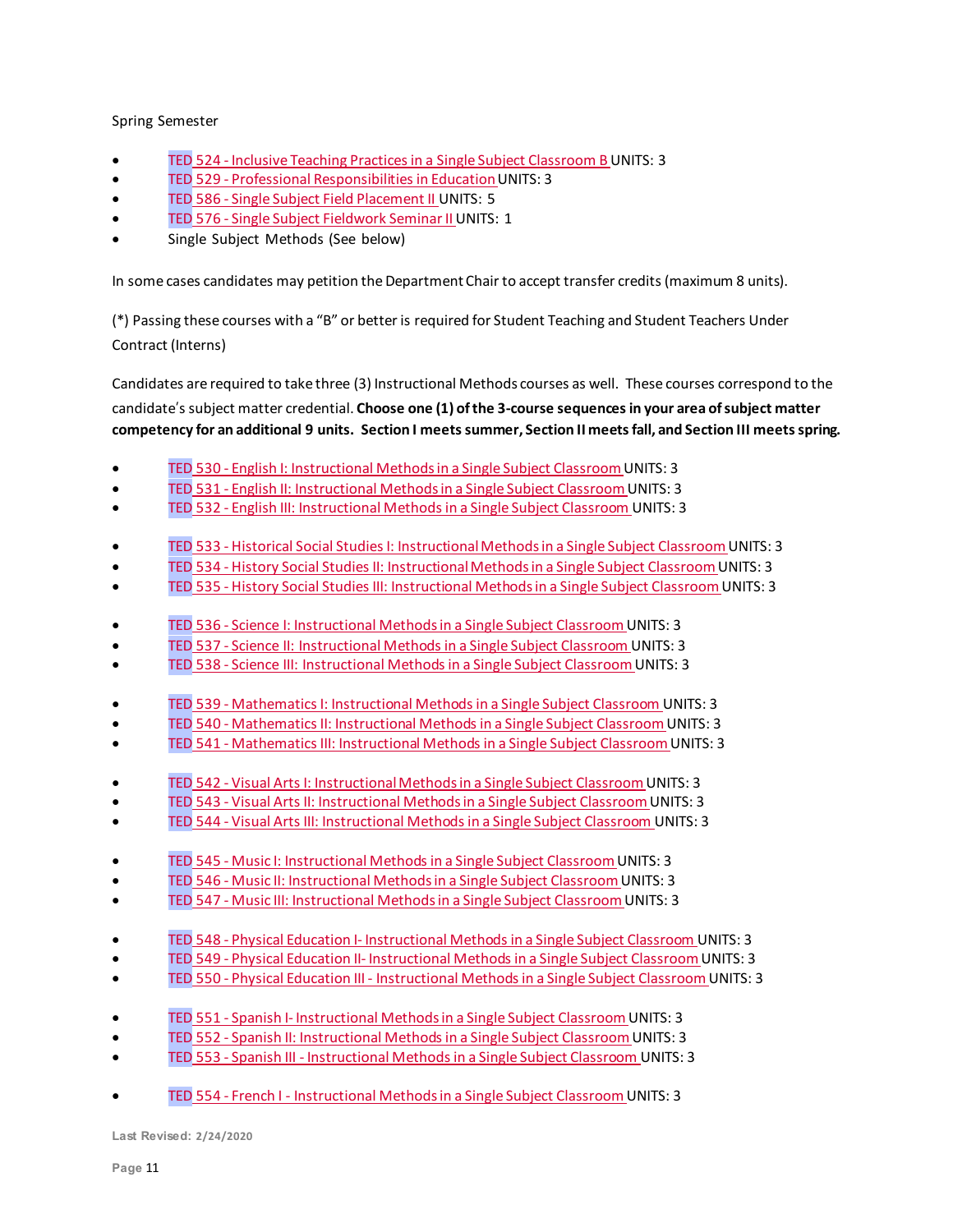- TED 555 French II [Instructional](http://catalog.csueastbay.edu/preview_program.php?catoid=21&poid=8458&hl=%22ted%22&returnto=search) Methods in a Single Subject Classroom UNITS: 3
- TED 556 French III [Instructional](http://catalog.csueastbay.edu/preview_program.php?catoid=21&poid=8458&hl=%22ted%22&returnto=search) Methods in a Single Subject Classroom UNITS: 3
- TED 560 Chinese I: [Instructional](http://catalog.csueastbay.edu/preview_program.php?catoid=21&poid=8458&hl=%22ted%22&returnto=search) Methods in a Single Subject Classroom UNITS: 3
- TED 561 Chinese II: [Instructional](http://catalog.csueastbay.edu/preview_program.php?catoid=21&poid=8458&hl=%22ted%22&returnto=search) Methodsin a Single Subject ClassroomUNITS: 3
- TED 562 Chinese III: [Instructional](http://catalog.csueastbay.edu/preview_program.php?catoid=21&poid=8458&hl=%22ted%22&returnto=search) Methodsin a Single Subject ClassroomUNITS: 3
- TED 563 Theatre I: [Instructional](http://catalog.csueastbay.edu/preview_program.php?catoid=21&poid=8458&hl=%22ted%22&returnto=search) Methodsin a Single Subject ClassroomUNITS: 3
- TED 564 Theatre II: [Instructional](http://catalog.csueastbay.edu/preview_program.php?catoid=21&poid=8458&hl=%22ted%22&returnto=search) Methods in a Single Subject Classroom UNITS: 3
- TED 565 Theatre III: [Instructional](http://catalog.csueastbay.edu/preview_program.php?catoid=21&poid=8458&hl=%22ted%22&returnto=search) Methods in a Single Subject Classroom UNITS: 3
- TED 566 Dance I: [Instructional](http://catalog.csueastbay.edu/preview_program.php?catoid=21&poid=8458&hl=%22ted%22&returnto=search) Methods in a Single Subject ClassroomUNITS: 3
- TED 567 –Dance II: [Instructional](http://catalog.csueastbay.edu/preview_program.php?catoid=21&poid=8458&hl=%22ted%22&returnto=search) Methodsin a Single Subject ClassroomUNITS: 3
- TED 568 Dance III: [Instructional](http://catalog.csueastbay.edu/preview_program.php?catoid=21&poid=8458&hl=%22ted%22&returnto=search) Methods in a Single Subject Classroom UNITS: 3

## 8.4 UNIVERSITY POLICIES

<span id="page-11-0"></span>Candidates are subject to all CSUEB policies, including those relating to Academic Dishonesty. See the section on Academic Dishonesty herein. For information about specific policies, check th[e University Catalog.](http://catalog.csueastbay.edu/)

# 8.5 MASTER'S DEGREE OPTION

<span id="page-11-1"></span>Upon completing the Credential program, CSUEB candidates can apply to one of the four Masters of Science in Education programs, Curriculum, Early Childhood Education, Educational Technology or Reading. These programs cater to the working teacher and all classes begin in the late afternoons. Candidates may apply up to 13 units of their credential coursework toward their degree pending the units are no older than 7 years when they graduate with this degree. Students can complete their studies within as little as 12 months. For more information about the Master's in Education programs, contact the TED Office: (510) 885-3028.

## 8.6 TUITION, FEES, AND COST

<span id="page-11-2"></span>Tuition and fees are discounted for credential candidates. Information can be found at: [http://www.csueastbay.edu/financialaid/tuition-and-fees/index.html.](http://www.csueastbay.edu/financialaid/tuition-and-fees/index.html) The approximate cost for the entire program is around \$11,000 including books, test fees, credential fees, software, etc. The university may change tuition and fees at any time.

## 8.7 GPA REQUIREMENT

<span id="page-11-4"></span><span id="page-11-3"></span>All candidates must maintain a cumulative average of 3.0 in required courses to remain in the program. A candidate may never have more than 2 incompletes (I) or **any** grades of "D", "F", or "No Credit" (NC). Failure to meet this requirement may result in declassification from the program. Candidates must repeat courses lower than C-.

8.8 PERSONAL CONTACT & RESIDENCE INFORMATION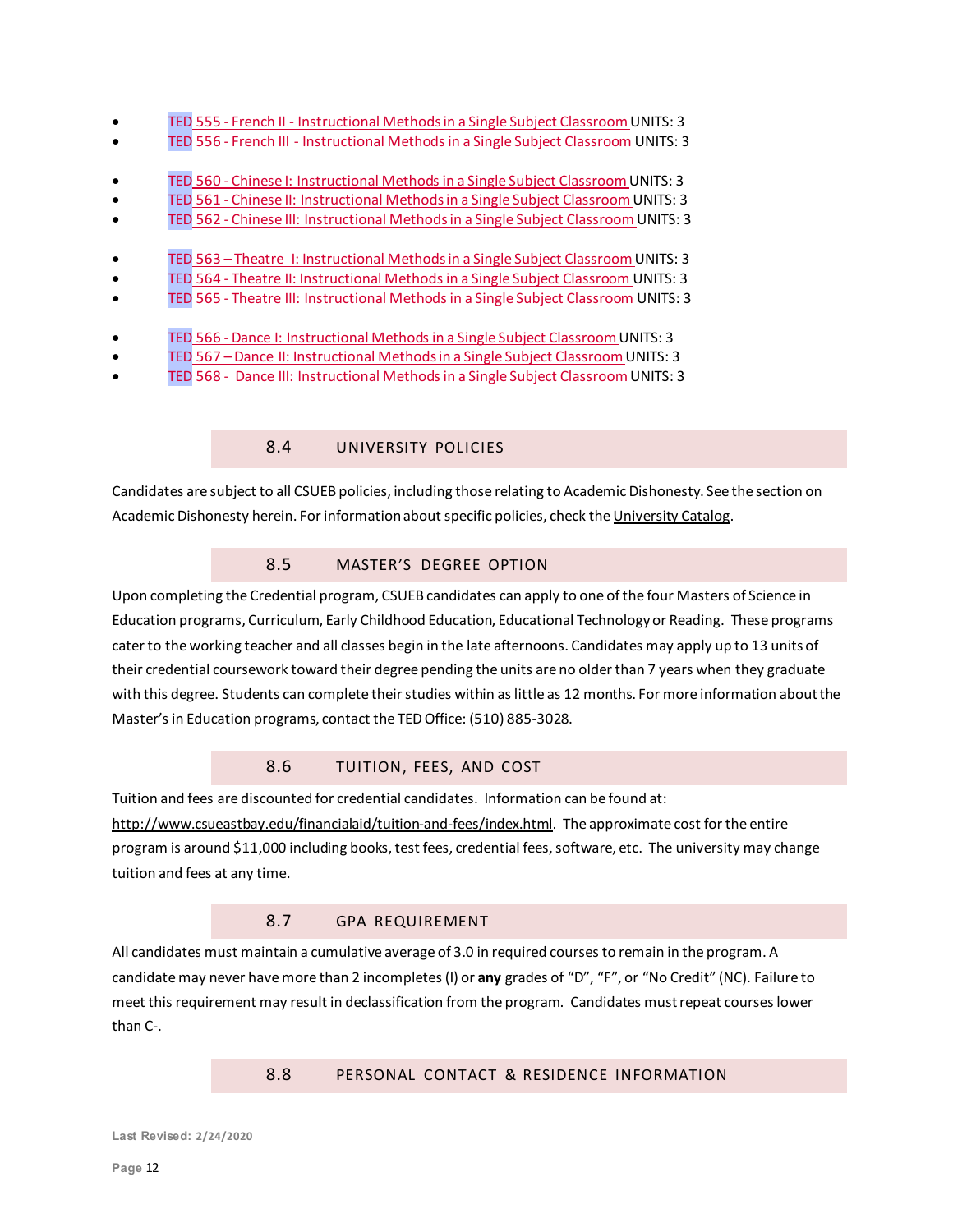It is imperative that candidates maintain current contact information. Be sure to inform CSUEB's enrollment office of any changes to their name, address, contact telephone, etc. Specific steps and forms related to student records can be found online at: [http://www20.csueastbay.edu/students/student-services/forms/index.html.](http://www20.csueastbay.edu/students/student-services/forms/index.html) Failure to do so may impact one's field placement and delay one's credential.

#### 8.9 FINANCIAL AID OPPORTUNITIES

<span id="page-12-0"></span>All candidates may apply for financial aid. Start by completing the FAFSA (Free Application for Federal Student Aid) at [www.FAFSA.ed.gov.](http://www.fafsa.ed.gov/)

If you have any questions or need an appointment with a CSUEB Financial Aid Officer, you may call the Student Financial Services at (510) 885-2784 or visit our webpag[e:](http://www.csueastbay.edu/prospective/cost-and-financial-aid/financial-aid) [http://www.csueastbay.edu/prospective/cost-and](http://www.csueastbay.edu/prospective/cost-and-financial-aid/financial-aid)[financial-aid/financial-aid](http://www.csueastbay.edu/prospective/cost-and-financial-aid/financial-aid)

More information regarding federal aid programs please visit their webpage a[t:](http://studentaid.ed.gov/) [http://StudentAid.ed.gov](http://studentaid.ed.gov/)

The Teacher Education Department has several opportunities to candidates in order to help finance their career goals.

- Scholarships: the department offers several scholarships throughout the year. Check out the current opportunities a[t:](http://www.csueastbay.edu/ceas/departments/ted/) <http://www.csueastbay.edu/ceas/departments/ted/>
- Noyce Scholarship Program: For Future Math and Science Educators: up to \$12,000 Award. For More Information contact: Kathy.hann@csueastbay.edu or visit our webpag[e:](https://csueastbay.academicworks.com/opportunities/2210) <https://csueastbay.academicworks.com/opportunities/2210> MSTI (Math and Science Teaching Initiative) Program: For more information please visit our webpag[e:](http://www.csueastbay.edu/stemed/teacher-prep/support/affiliate-scholars.html) <http://www.csueastbay.edu/stemed/teacher-prep/support/affiliate-scholars.html>

## **9.0 ACADEMIC ACCOMMODATIONS FOR DOCUMENTED DISABILITIES**

<span id="page-12-1"></span>CSUEB provides academic accommodations to qualified individuals with disabilities. Counselors determine accommodations on an individual basis after reviewing current professional documentation and meeting with the individual. The purpose of such accommodations is to provide equal access to classroom programs and campus activities in a manner consistent with Section 504 of the Rehabilitation Act, the Americans with Disabilities Act, associated California laws and regulations, and CSU policy. For more information please contact Accessibility Services a[t as@csueastbay.edu.](mailto:as@csueastbay.edu)

<span id="page-12-2"></span>More information on Accessibility Services can be found at[: http://www20.csueastbay.edu/af/departments/as/.](http://www20.csueastbay.edu/af/departments/as/)

# **10.0 TEAM SCHEDULES**

Candidates must follow their team schedules and enroll in the courses and field experience for their teams. It is illegal for an un-enrolled person to participate in coursework or fieldwork. Failure to enroll in any course or fieldwork will result in No Credit and may cause one to be dropped from the Program. Re-admission is **not**  guaranteed. Candidates must arrive **on time** for each class meeting such that they remain on the course rosters.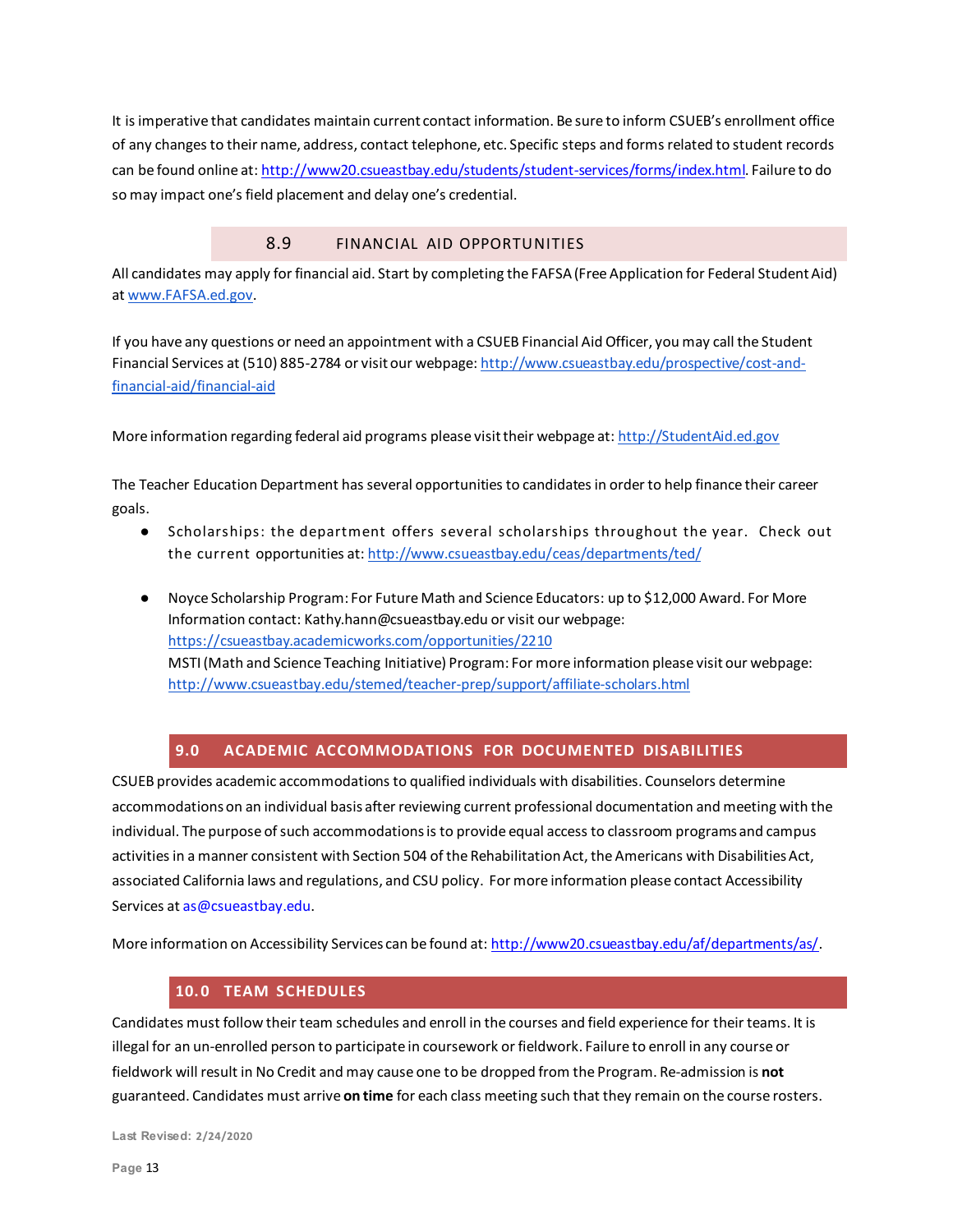#### **11.0 SUPERVISED FIELD PRACTICUM**

<span id="page-13-0"></span>Fieldwork is core to the philosophy of the Teacher Education Department and is threaded throughout our entire program. Field practicum provides candidates with an opportunity to apply what they have learned in their courses and to learn from exemplary K – 12 classroom teachers. Field practicum also provides the setting for the site and university supervisor to certify that the candidate is on an appropriate growth path toward becoming an effective teacher. Each candidate's field placements must specifically match his/her credential objective.

All candidates are required to complete two semesters of university fieldwork courses. These courses fulfill the 600 minimum hours of fieldwork as required by the CTC. Candidates must fulfill both the university course requirements AND the CTC requirements to be recommended for a credential – meeting the minimum hours requirements does not earn the university credit.

The program utilizes several different pathways to fulfill the fieldwork requirements. Some candidates may be in a traditional model, in which they are placed as student teachers in different schools each semester. In this case, it is usually a middle school and a high school. If appropriate, some candidates may be placed in elementary classes rooms. This occurs most often in areas such as PE or music. Some candidates may be placed as student teachers in a Residency Model, in which they are placed in a single school or classroom for the entire year. Some candidates may be working as Student Teachers Under Contract. (Intern Credential) In all cases, the CTC requires that placement sites reflect the diversity of California. See next section for more details on fieldwork.

Some districts may require additional or duplicate possession of the Certificate of Clearance and/or assess processing fees for their site. The Teacher Education Department has no control over individual school districts' policies and is often not informed of such costs, which may arise at any time. It is not always possible for the placement coordinator to avoid placing candidates in such districts. Candidates are responsible for any such fees to districts.

#### 11.1 SUPERVISED TRADITIONAL STUDENT TEACHING

<span id="page-13-1"></span>Traditional student teachers develop and practice their teaching skills by "apprenticing" in the classrooms of experienced cooperating teachers. They gain experience through a gradual introduction to classroom teaching. They observe, team-teach, design and deliver select lessons, and work with individual students and small groups, as well as the entire class. They also participate in weekly lesson planning, daily classroom preparation, and meetings with their cooperating teachers**. This can be accomplished in two placements or in a Residency Model. Over the course of the year candidates must have at least 600 hours of field work and solo teach for four weeks.** The solo teaching requirement can occur at different times throughout the year, although generally it occurs during the last three to four weeks of a placement period. The candidate, university supervisor, and cooperating teacher will work together to schedule the solo teaching.

The placement coordinator arranges each of the traditional student teaching placements in accordance with state and university requirements. Thus, candidates are not permitted to arrange their own placements. The placement coordinator makes every effort to locate candidates' field placements close to their residential addresses and to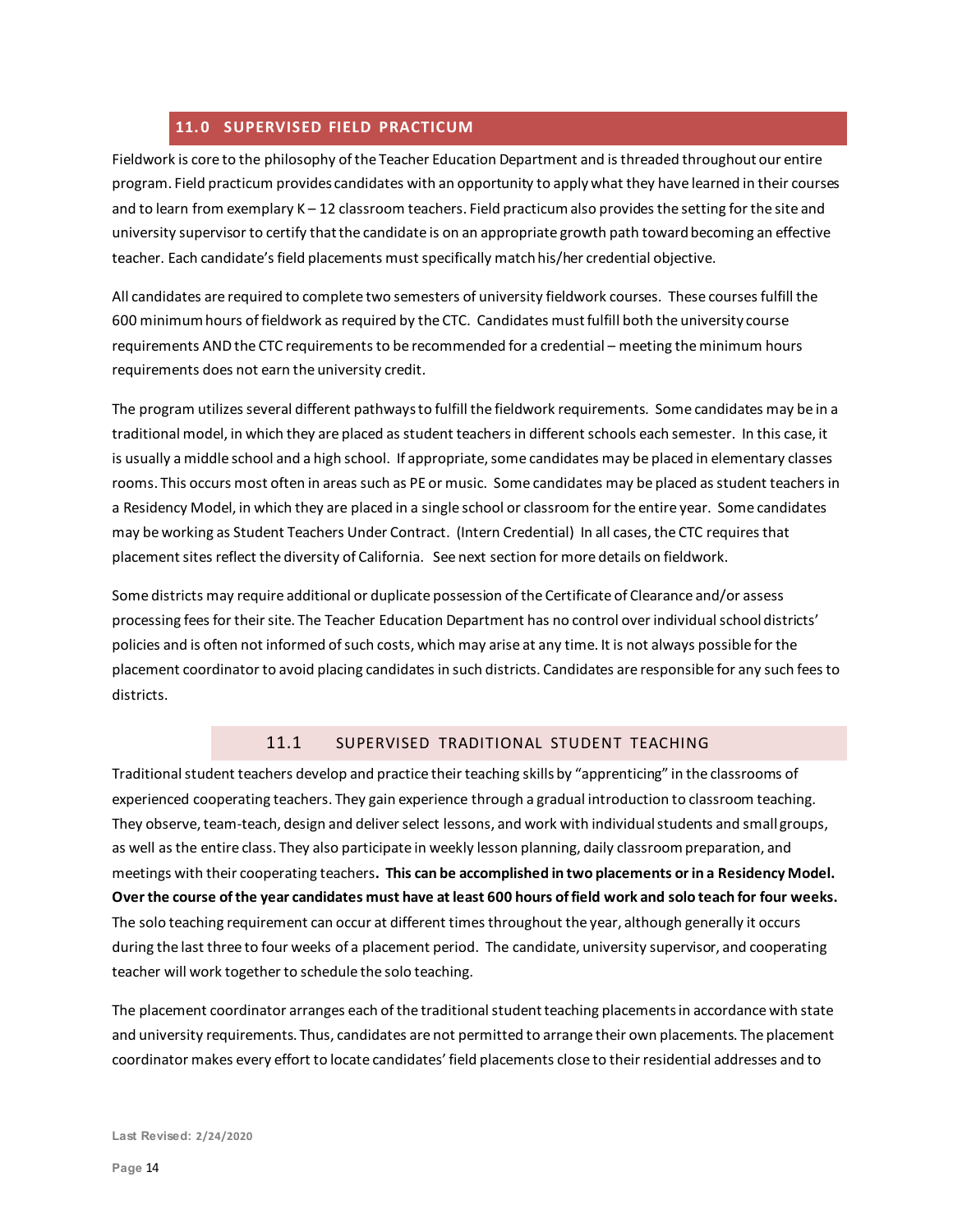accommodate documented considerations. Living in an urban region, however, traditional student teachers need to be prepared to commute up to 60 minutes to their field sites.

In some instances a student teacher may be asked to substitute for their cooperating teacher, who may be at training, ill, or away. This is permissible only if the candidate possesses a valid substitute credential and is properly registered with their district. Every district has their own policy about this – some districts prefer it while others forbid it. Under no circumstances should a candidate substitute for their cooperating teacher without receiving compensation from the district. If this happens, contact the credential coordinator immediately.

As student teachers, candidates are expected to be at their placement sites all required days during the year. Accommodations for vacations, honeymoons, pilgrimages, etc., will not be made. Cooperating/master teachers may not approve absences. If you have a major and important event that will take you away from your field experience placement, we recommend that you reapply in a year's time.

# <span id="page-14-0"></span>11.2 CALIFORNIA ALTERNATE ROUTE TO CERTIFICATION "INTERN PROGRAMS"

The Department of Teacher Education offers the California Alternate Route to Certification or Intern Program to candidates who demonstrate a high level of maturity, time management and organizational skills, and potential teaching effectiveness and who have sufficient experience in educational settings to serve as a teacher of record. Candidates working as teachers under an intern credential are paid and are employees of the district. But there is much more work involved in being an intern than in being a student teacher. Course instructors will demand the same high quality work from all candidates, student teacher or intern. Internships are limited to districts that have a signed Memorandum of Understanding with CSU East Bay. If you believe that you are qualified for an internship, please follow these steps:

- 1) Complete the **Intern Screening Form,** available at the CSSC webpage.It is a good idea to speak with Program Coordinator to discuss internships.
- 2) You will be informed whether your internship is approved. Please note that only approved internships fulfill credential field experience requirements.
- 3) Once your Intern Screening Form and Intern Applications have been approved you are free to seek a teaching position. Please understand that CSU East Bay can sponsor a limited number of interns, so all requests may not be granted.

Candidates under university internship credentials are mentored by site partners, have a university supervisor, and are also evaluated by a school or a district administrator (as any contracted teacher would be). Candidates must meet the requirements listed below before they can obtain a university internship credential. Candidates must confirm any job offers before a placement is confirmed. Enrolled candidates who desire university internship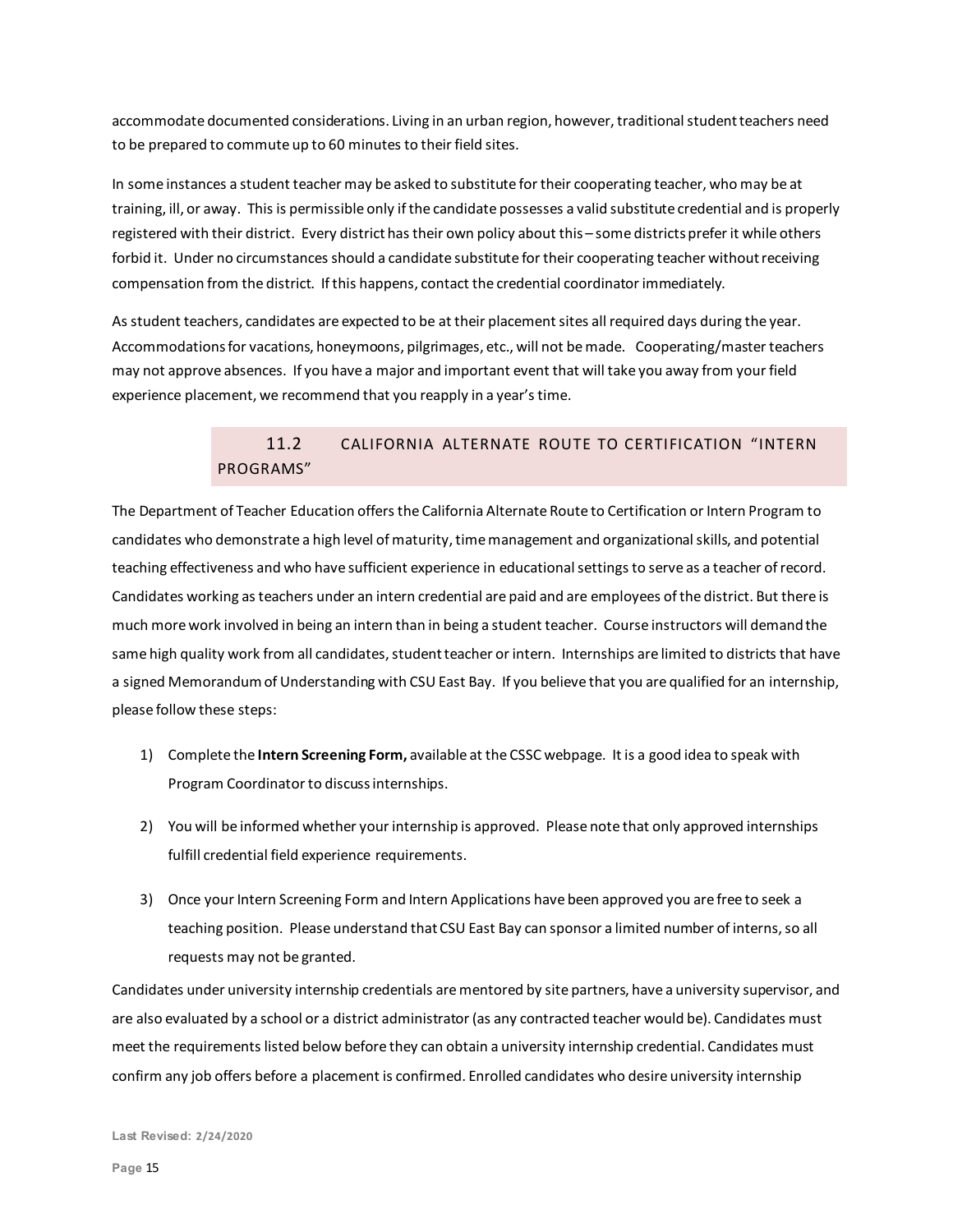positions find their own jobs and must obtain university authorization from the credential coordinator before they are eligible to accept any job offers. University approval is not given automatically. Each internship job offer is carefully evaluated to ensure that the pupils at the school site will receive a quality education and that the candidate will engage in a fruitful teaching experience. Once a candidate accepts an approved position, he/she may **not** leave or change jobs. Candidates may not leave an assigned student teaching position to take an internship, except during winter break.

The Credential Student Service Center will require:

- 1. Departmental screening form
- 2. Documentation of 120 hours of appropriate coursework with a grade of "B" or higher in each class;
- 3. A copy of one's District contract (or letter of Intent);
- 4. The credential coordinator's expressed written authorization of the job offer;
- 5. Appropriate application and fees; and
- 6. 100% completion of all pre and post admission requirements.

Candidates are expected to communicate to the school district the criteria for obtaining a university internship credential through CSUEB.

Candidates must have a cumulative GPA of 3.0 exclusive of: Incompletes, No Credits, or grades lower than "B."

The job assignment must:

- 1. Match candidate's credential objective;
- 2. Allow for an experience at an alternate grade level;
- 3. Include or allow for an experience teaching in a classroom with at least three English Learners; and
- 4. Have district support as required by CTC regulations.

The credential coordinator must review the candidate's prior experiences in working with youth to determine the candidate's readiness for job placement under a university internship credential. The credential coordinator must also approve the job assignment as one that allows the candidate to satisfy the field practicum requirements for the credential. Candidates with 50% job assignments need to work with the credential coordinator to increase their fieldwork via traditional student teaching such that they can meet program requirements.

Some candidates may find employment at parochial or charter schools where an intern credential is not required. In these cases the candidate does not need to apply for the intern credential but all other requirements remain in effect, including that the employing school have an appropriately credentialed teacher who can supervise and provide assistance as needed. Candidates who take positions at these schools must complete an Alternate Grade Level Experience in a California public school as required by the Commission on Teacher Credentialing..

The Department reserves the right to terminate any intern credentials if the District fails to uphold all conditions of the Memorandum of Understanding with the university.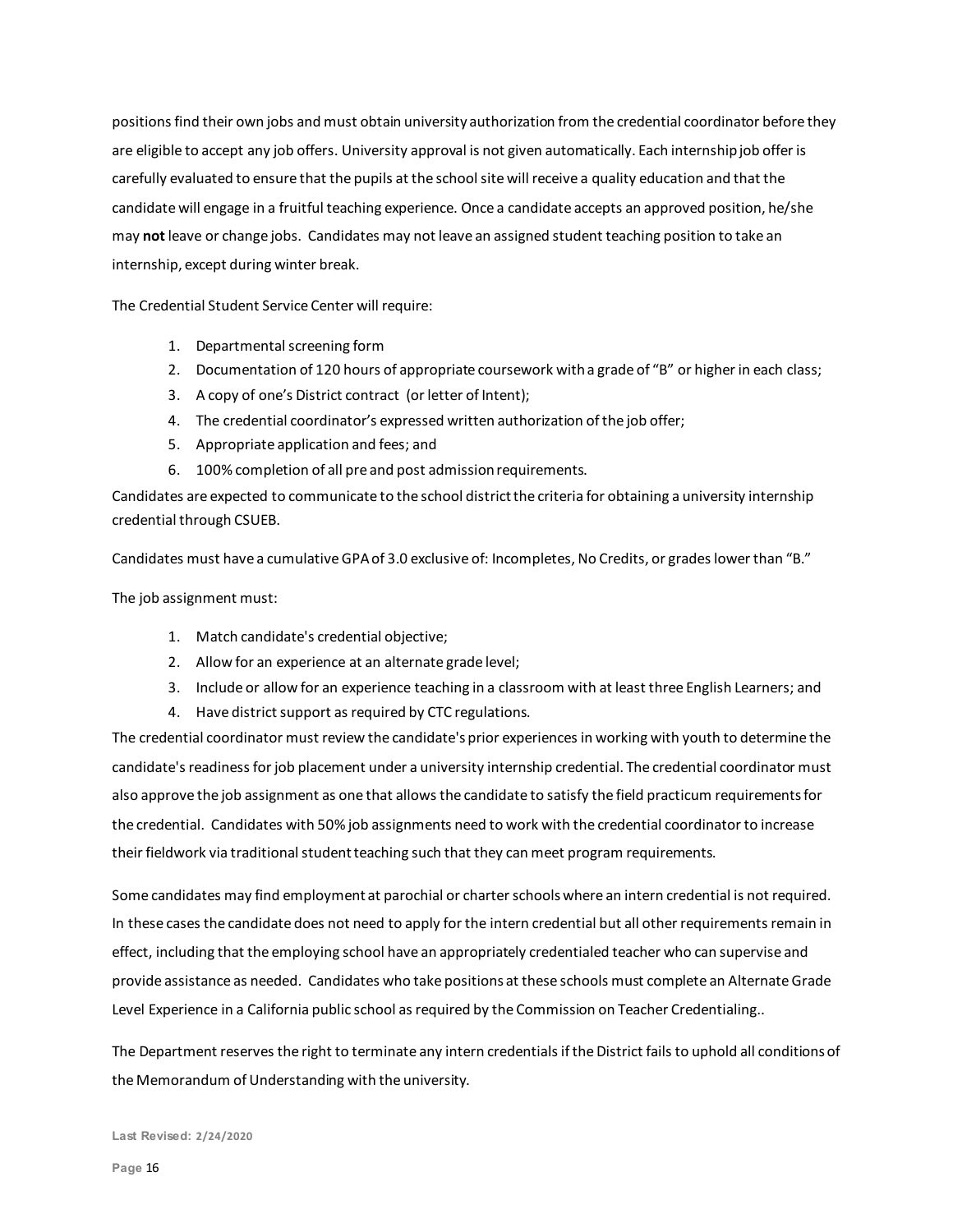#### <span id="page-16-0"></span>**12.0 PROGRAM SUCCESS**

#### 12.1 PROFESSIONAL OBLIGATIONS

<span id="page-16-1"></span>This is a difficult and challenging program. It requires an attitude of openness and a willingness to learn. Working within the complex ecosystem that is pk-12 education candidates must keep an open mind and an open heart. While candidates bring experience and their own knowledge to the program, they must be open to learning in order to become the best teachers they can become. Remember at all times that the most important people in this program are the pk-12 students in your school sites.

Failure to meet one's professional obligations may result in declassification from the program.

- 1. When in doubt about anything consult this handbook, most answers to your questions may be found there.
- 2. About the Program: This is a full time program. You will be very busy with field work and coursework. It is best not to work at an outside job while you are in the program.
- 3. Check your horizon email daily. All important information from the Teacher Education Department, the Credential Student Service Center and your professors is transmitted via email. Be responsible.
- 4. Registration: You are required to properly register for all classes including field work. Please check the schedule online at www.csueastbay.edu. You must take all classes and field experience with your designated team. You may not take any other section of any class. Your spot on Team courses is reserved until the first day of class. It is your responsibility to pay all fees and to register on time. Please contact the Teacher Education Department (510 885-3027) if you are blocked from registering.
- 5. If you miss the first day of class your instructor has to right to drop you. Being dropped from any courses may put your enrollment in the program at risk. It is your responsibility to register for the correct section and check back to confirm that you are registered.
- 6. This is NOT an individualized program. You will take courses as scheduled. This means that you will take all courses with your Team and meet all CSUEB requirements. Any out of cohort enrollment must be approved by the chair.
- 7. You may not find your own student teaching placement. The placement coordinators do all of the student teaching placements. You will not be placed at a school where you have relatives. This may be convenient but it is usually not in your best interest.
- 8. INTERNSHIPS: You may only accept an internship position with the approval of the credential coordinator. All internship requirements must be met before this will be considered. Your internship cannot count for field work unless your placement has been approved and all papers are signed and on file.
- 9. Attendance is essential. Each candidate is expected to be on time and attend every class session or event that is scheduled for his/her cohort. Each candidate is also expected to stay until he/she is dismissed. Course instructors have the right to set their own attendance policies, which means that they can take points off your grade for lateness or absence regardless of the reason, (except pregnancy). Their policies and procedures will be in their course syllabus. The Memoranda of Understanding that schools and districts sign with the department state that they cannot require your attendance at school events if they conflict with university classes. If you do miss a class do not expect instructors to provide make-up work and take responsibility for any consequences of missing class. If you have a major and important event that will take you away from your field experience placement, we recommend that you reapply in a year's time.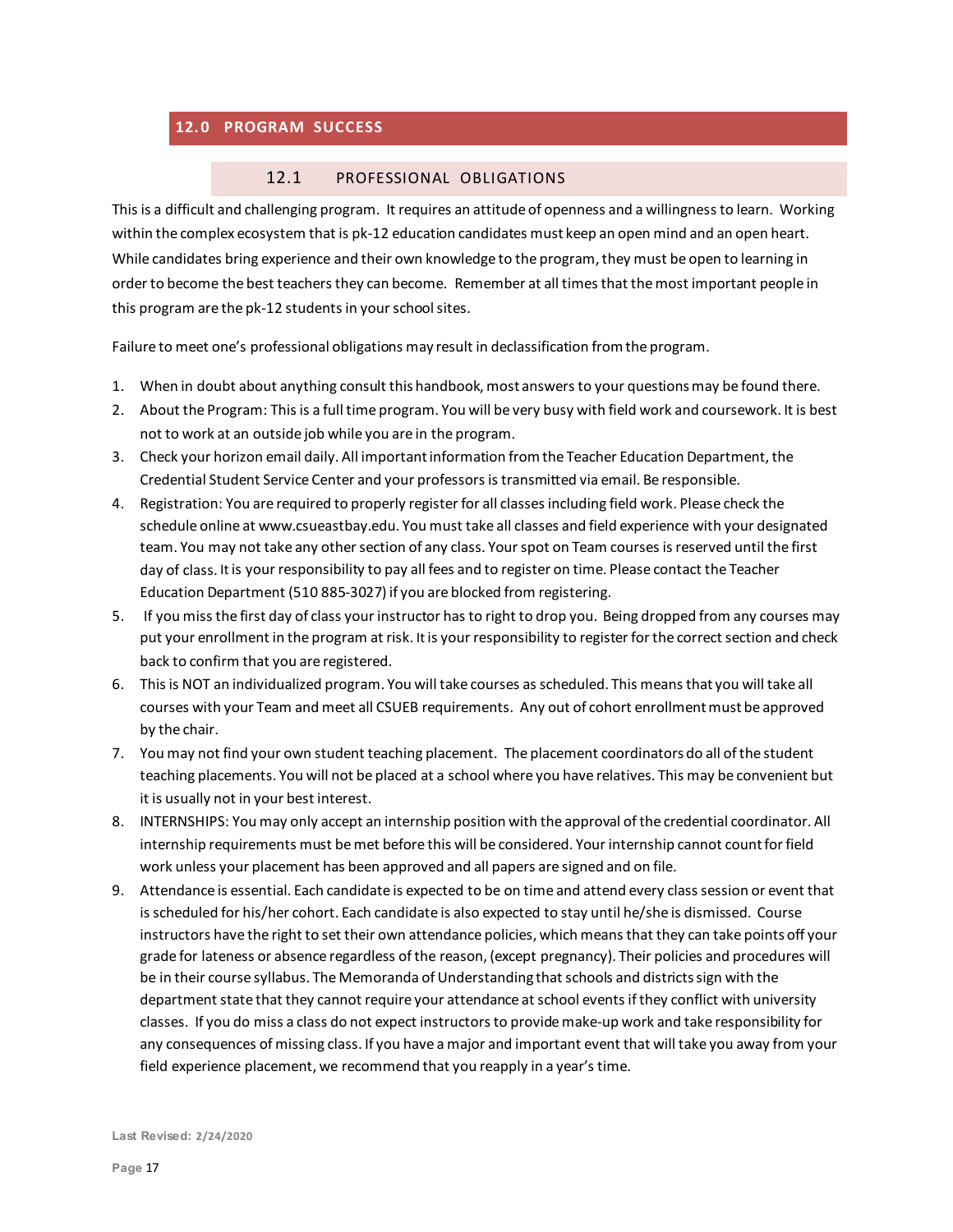- 10. Candidates are to report for field experience according to the schedule given to them by the credential coordinator and follow the CSUEB schedule. Student teachers and interns may not deviate from these schedules without the permission of the credential coordinator and others that will be impacted by their absence. Failure to comply may result in disqualification from the program. Take care of personal business on your own time. Please be sure to schedule personal (including childcare, non-emergency medical) and professional appointments accordingly.
- 11. These are graduate level courses. You are expected to read the text, participate in class, write graduate quality papers, and take all tests and examinations on time. All papers must be typed and look professional. Do not expect to receive a grade of A, unless your work is of outstanding quality and you have attended all classes. The CSUEB Academic Honesty policy is strictly enforced. Among other things this means no plagiarism, falsifying data, cheating, copyright infringement or other misrepresentation,
- 12. Professionalism is essential. Keep an open mind and do not judge others, including cooperating teachers, professors and each other! Be friendly and helpful to others. Dress in a professional manner. Do not ever take a child or other unauthorized person to class, meetings or to field experience. Silence your cell phones during class.
- 13. Education is a complex ecosystem. While we respect the experience and knowledge of candidates, you must have an attitude of openness and a willingness to learn. Model being life long learners for your students.
- 14. Your behavior in public spaces and online is subject to scrutiny by your students, cooperating teachers, school site leaders, university instructors, parents, and potential employers. As an educator, you will be held to a higher standard. Use privacy controls. Do not "friend" students. . Do not publicly comment on your placement, students, instructors or colleagues. If your cooperating teacher uses the internet to communicate with students and wants you to do likewise get a separate email account, preferably through the school district. If you use a website to communicate with students separate it from any personal websites. Check with your school site policies on internet communication and follow them explicitly. Most schools have strict policies against posting student names or student photos on the internet.
- <span id="page-17-0"></span>15. Strive for excellence. Excellence means doing your very best under the given circumstances. We know that you will be very successful!

# 12.2 SUBSTITUTE TEACHING AND STRIKE POLICY

#### **Candidates may serve as substitute teachers under the following conditions:**

- 1. The candidate must complete: a district teaching position application; a 30-Day Emergency Substitute Teaching Permit application through the school district; and other requirements as specified by the district
- 2. Candidates may serve as substitutes for their cooperating teacher. Candidates may serve as substitutes for other teachers if the assignment does not conflict with their regularly scheduled field work.
- 3. Candidates must be paid for their work as substitute teachers. If candidates are not paid they should contact the Department Chair immediately.
- 4. It is the responsibility of the candidate to make sure that substitute teaching does not interfere with university coursework.
- 5. Substitute assignments over five contiguous days must be approved by the Program Coordinator.

#### **Student Teachers- Strike Situation Policy**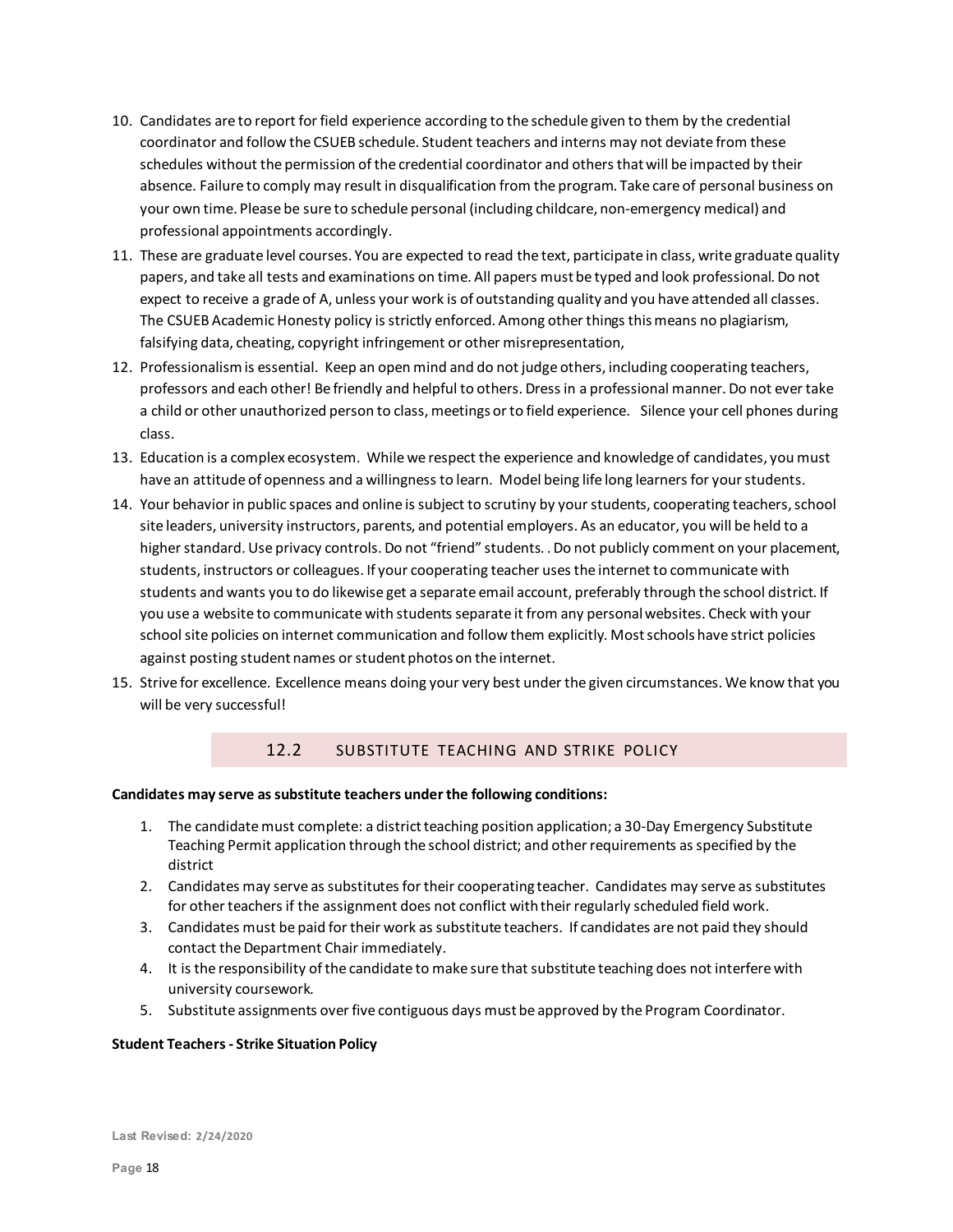If the teachers in a school district are involved in a strike, then the field experience placements in that district shall be suspended. Candidates shall no longer go to their school sites during the period of the strike. Candidates should contact the credential coordinator. If the length of the strike will make it impossible for candidates to fulfill the requirements of that field placement, they will be reassigned. In this case, field experience refers to assignments made by CSUEB. This policy does not pertain to paid or volunteer services outside the scope of the student teaching assignment.

#### **Interns/Candidates Teaching under Emergency Credentials – Strike Situation Policy**

Candidates teaching under emergency credentials and interns are employees of a school district. During collective bargaining, they must decide for themselves whether or not they will take part in any action, including a strike, related to their employment. However, if a strike situation exists and candidates cannot complete the required 600 hours in their employment the university cannot recommend the candidate for a credential until the statutory number of hours is completed, either working under an intern credential or as a student teacher. Please contact the program coordinator if such a situation exists.

#### **Status of Cal State East Bay Supervisors**

We ask that both teachers and administrators consider the dilemma a strike poses for our program. We need positive relationships with all parties in a school district. CSUEB supervisors will not enter schools during a strike situation.

# 12.3 NETID, E-MAIL, & COURSE ENROLLMENT: MYCSUEASTBAY

<span id="page-18-0"></span>Candidates must ensure that they are registered CSUEB students AND must activate their NetIDs and student email accounts prior to course enrollment via the MyCSUEB website[: https://my.csueastbay.edu.](https://my.csueastbay.edu/) ALL candidates enroll in the courses that are specifically designated for their teams, including Field Experience. **NO** candidate may enroll in a course designated for another team. Candidates are expected to enroll prior to the close of the *Open Enrollment Period* each quarter. **It is also crucial that candidates maintain and check their CSUEB e-mail accounts daily for all credential program and university correspondences.**

## 12.4 CREDENTIAL PROGRAM COORDINATOR

<span id="page-18-1"></span>The Credential Program Coordinator:

- 1. Coordinates candidates from the initial admission interview period through the final evaluation, to the recommendation of individual candidates for California teaching credentials;
- 2. Liaises with the placement coordinator to establish field placements for each candidate;
- 3. Serves as advisor and counselor to candidates. (The credential coordinator helps or arranges for appropriate faculty to help candidates who may experience difficulty with a university supervisor, instructor, cooperating teacher, or site partner and guides them through the situation in a professional manner);
- 4. Counsels or arranges for appropriate faculty to counsel candidates who are having personal/health problems that may jeopardize their performance as student teachers or as post-baccalaureate students to make prudent choices about continuing in the program;
- 5. Collaborates with the university supervisor in evaluating the field work performance of candidates who do not show sufficient progress in meeting the TPEs. They assist in establishing an Improvement Plan.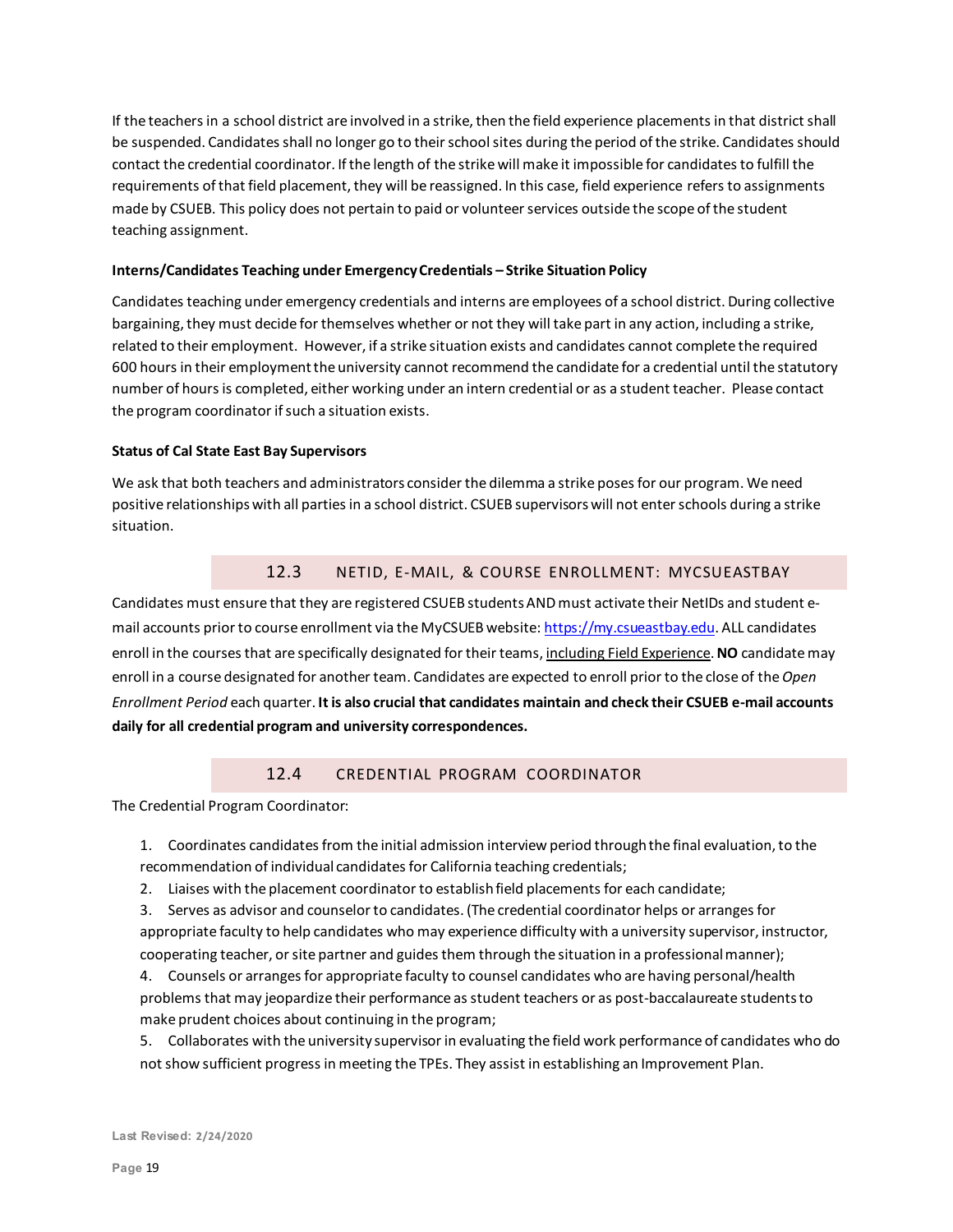In conjunction with Office of Academic Affairs for Graduate Students and the Credential Student Service Center tracks each candidate's progress and communicates this information to the candidate.

6. Confers with university supervisors to assign credit for each semester of candidate's fieldwork; and

7. Notifies the Credential Student Service Center of situations that may affect a credential candidate's progress towards the credential completion.

## 12.5 PLACEMENT COORDINATOR

<span id="page-19-0"></span>The placement coordinator works with district office personnel, principals, vice-principals, department heads and teachers in arranging field placements each school semester. This requires individual contacts, school visitations, telephone calls, record keeping, and endless hours of coordination between the university and local school sites. Placement considerations are only given to geographic location, and documented special needs of candidates.

## 12.6 SCHOOL SITE ADMINISTRATOR

<span id="page-19-1"></span>The school site administrator assists the placement coordinator in making appropriate placements for candidates that meet state requirement. Important considerations in this regard include:

1. Content areas taught during the time the candidate is in the placement. Ideally, the site administrator will work with teachers if a schedule modification is required to accommodate the candidate's field experience requirements.

2. The candidate must have the opportunity to teach using a variety of teaching techniques regardless of the district-adopted curriculum. If the district uses a "scripted" curriculum, the candidate must have the opportunity to teach the content using a variety of other instructional techniques.

# 12.7 COOPERATING TEACHERS

<span id="page-19-2"></span>Cooperating teachers are integral to the development of new teachers. They serve as mentors, exemplars, and guides. Evaluate – create relationship- work with in classroom structure of CT invite candidates into culture of school. Candidate Role and Responsibilities

Candidates are the most important people in our program. As such, they are expected to give 100% participation to their professional preparation program wherein they develop the knowledge, skills, and guidance to become excellent teachers of California's elementary, middle, and secondary school students.

# <span id="page-19-3"></span>**13.0 DECLASSIFICATION POLICY & ACADEMIC DISHONESTY**

# 13.1 DECLASSIFICATION FROM THE PROGRAM

<span id="page-19-4"></span>The University Catalog outlines the policy on declassification: *A student may be declassified (dropped) from a graduate degree or credential program for a range of reasons, including, but not restricted to, unprofessional conduct; behavioral issues that interfere with the learning of others; failure to make progress toward the degree or program as set forth by the University and program policies; failure to meet grade requirements to maintain good standing in the program and/or University; and/or the department/program faculty determine that the student is*  incapable of completing degree requirements at the level expected of a graduate student in the discipline even if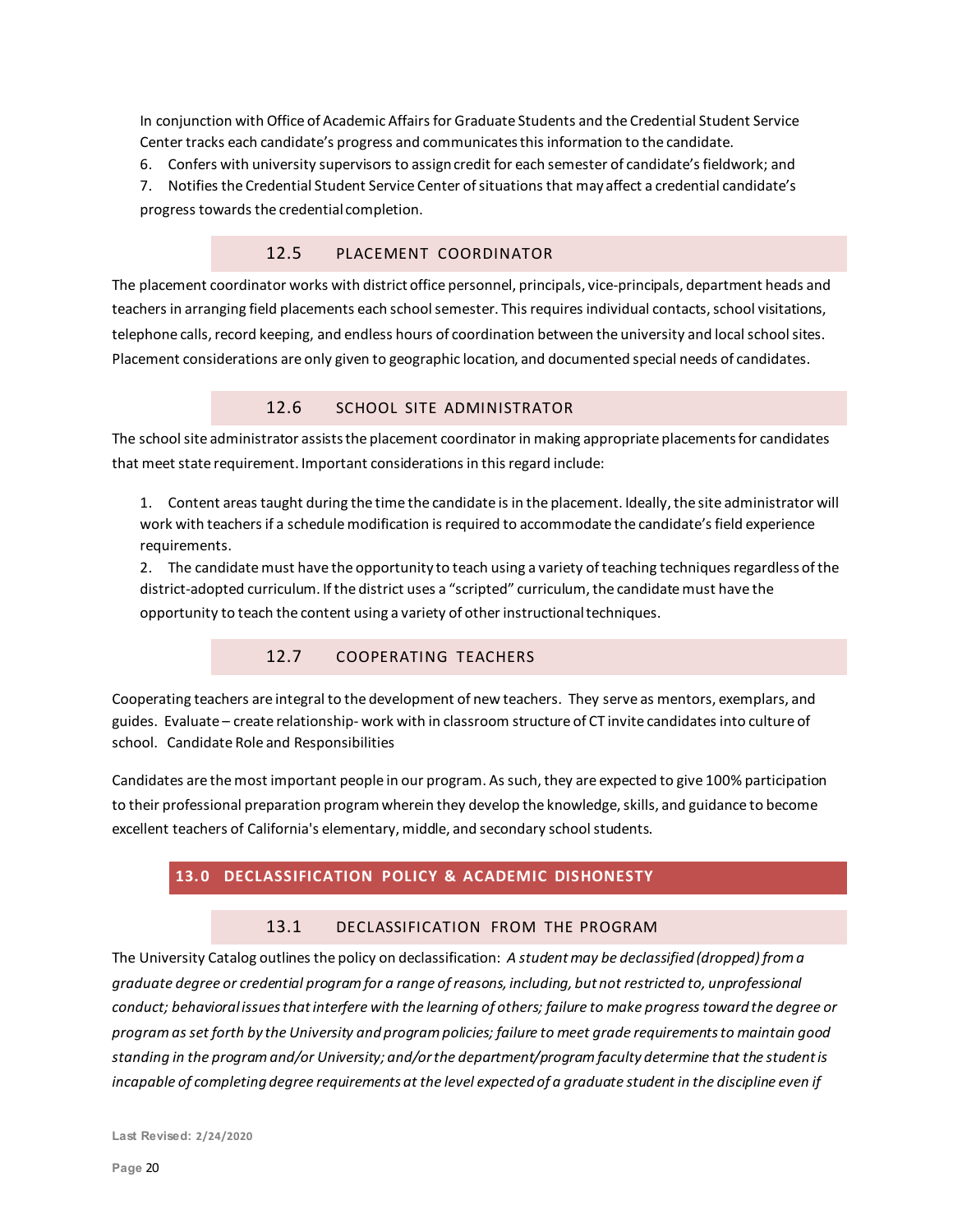#### *the GPA is above a 3.0.*

*The declassification request must be initiated by the major department with support from the department/program chair and college dean or designee. Requests are submitted to the Office of Academic Programs and Graduate Studies for final action and official notification to the student and the Registrar's Office. The Office of Academic Programs and Graduate Studies will also determine if the student should also be academically or administratively disqualified from the University. If the student is not disqualified from the University and wishes to continue in the University, a declassified student must formally apply to another graduate program or apply as a second baccalaureate student. (Second baccalaureate status is closed for budget reasons until further notice.) Declassified students will not be permitted to enroll through regular University or Open University in any undergraduate or graduate courses in the program or degree from which they were declassified. Unless the declassificationwas*  related to conduct issues that interfere with campus interactions, declassified students are eligible to apply to a *new program and be accepted as a student by the department/program. The student must be accepted to a new program no later than three quarters after being declassified; otherwise, the student must reapply to the University.*

A credential candidate or graduate student may be declassified for a range of reasons, including, but not restricted to the following.

- 1. A candidate fails to maintain a 3.0 GPA in program courses. The university may dismiss a candidate who is on academic probation.
- 2. If a candidate fails to achieve a specified level of performance in required field experience they may be declassified. See Procedures for unsatisfactory field experience.
- 3. If a candidate lacks subject matter competency they may be declassified.
- 4. If the school or school district requests that a candidate be removed from their placement they may declassified. A school or district is not obligated to provide rationales for removal.
- 5. If a candidate fails to demonstrate professional conduct toward any participant in the program, including university administrators, university faculty, university staff, university students, K-12 administrators, K-12 faculty, K-12 staff, and K-12 students they may be declassified.
- 6. If a candidate fails to adhere to published university policies.

#### Procedure:

The credential coordinator shall notify, in writing, a candidate subject to declassification. The notification memorandum shall do the following:

- 1. Cite the appropriate section of this policy,
- 2. Detail the specific behaviors that led to the declassification, and
- 3. Notify the candidate that they may appeal to the department chair within 10 calendar days.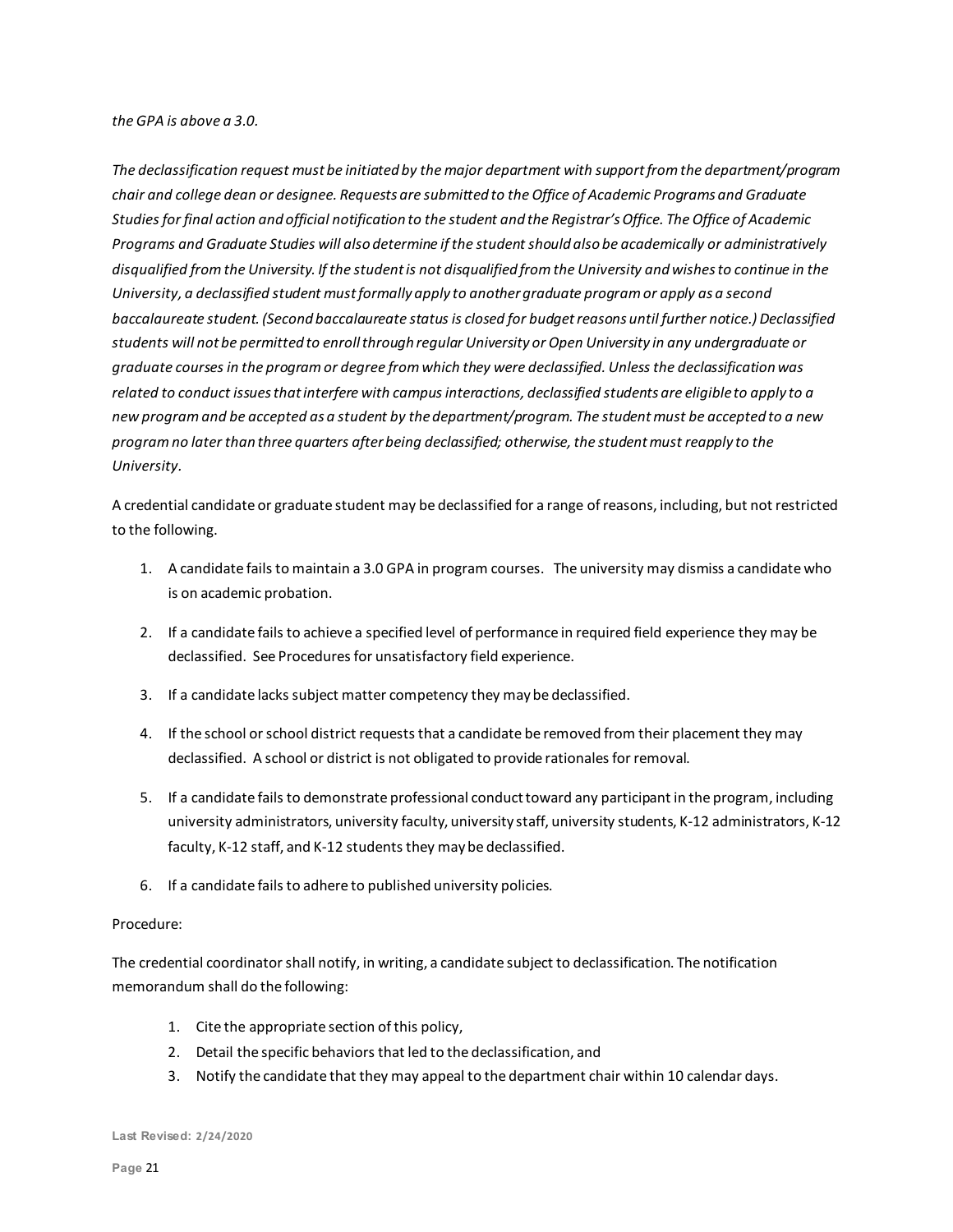Candidates may appeal declassification to the department chair, who upholds the decision or re-instates the candidate with or without conditions stated in writing. The department chair also informs the candidate that the decision can be appealed to the associate dean of the College within 10 days. If the associate dean upholds the declassification, he/she requests in writing that the Office of Academic Programs and Graduate Studies (APGS) take final action and notify the candidate and the Registrar's Office.

A candidate who has been declassified is not eligible to reapply to the declassifying program but may apply to other programs at CSUEB.

Declassified candidates will receive official notification of declassification from CSUEB's Academic Programs and Graduate Studies. Dismissed candidates must withdraw from the university and must immediately notify the Financial Aid Office and return all funds disbursed directly to you and/or credited to your candidate account. A full explanation of the Drop & Withdraw Policy is found a[t http://www20.csueastbay.edu/candidates/financing-your](http://www20.csueastbay.edu/students/financing-your-education/fin-aid/drop-withdraw-policy.html)[education/fin-aid/drop-withdraw-policy.html.](http://www20.csueastbay.edu/students/financing-your-education/fin-aid/drop-withdraw-policy.html)

## 13.2 ACADEMIC DISHONESTY

<span id="page-21-0"></span>The university, like all communities, functions best when its members treat each other with honesty, fairness, respect and trust. Deception for individual gain is an offense against the members of the entire community. The Teacher Education Department adheres to all university rules regarding academic dishonesty, and feels a particular responsibility to require the utmost professional accountability and academic honesty from candidates in our teaching programs. Whenever dishonesty occurs, your instructor will take appropriate action and file an "Academic Dishonesty Incident Report" detailing the infraction and the action taken. The report will be filed in the Academic Affairs Office, and you will receive a copy. The report will remain on file for five years or until you graduate, whichever comes first. If the office receives two or more reports on an individual, the Candidate Disciplinary Officer is notified.

Depending on the circumstances, you may: (a) be warned; (b) be required to resubmit work or retake an exam under specified conditions and with a possible grade penalty; (c) have your grade adjusted for the assignment; or (d) have your grade adjusted in the course, including assignment of an "F" at the discretion of the faculty. If the course grade is adjusted, it is not subject to Grade Forgiveness.

You may appeal an instructor's action to the Fairness Committee. Your appeal of an instructor's academic sanction is governed by the "Fairness Document."

Depending upon the severity of the offense or the number of offenses, the instructor may directly refer the instance of academic dishonesty to the Candidate Disciplinary Officer to determine if further action is necessary. (In any instance of academic dishonesty, however, whereby an academic sanction is imposed, the instructor will file an "Academic Dishonesty Incident Report." See three paragraphs above.) At the discretion of the Candidate Disciplinary Officer, administrative sanctions such as warning, probation, suspension, or expulsion may be imposed. As prescribed in Executive Order 970, Article V. Sanctions, paragraph 5 entitled Record Discipline, "Probation is entered on a candidate's transcript, with its beginning and end date, for the period of time that the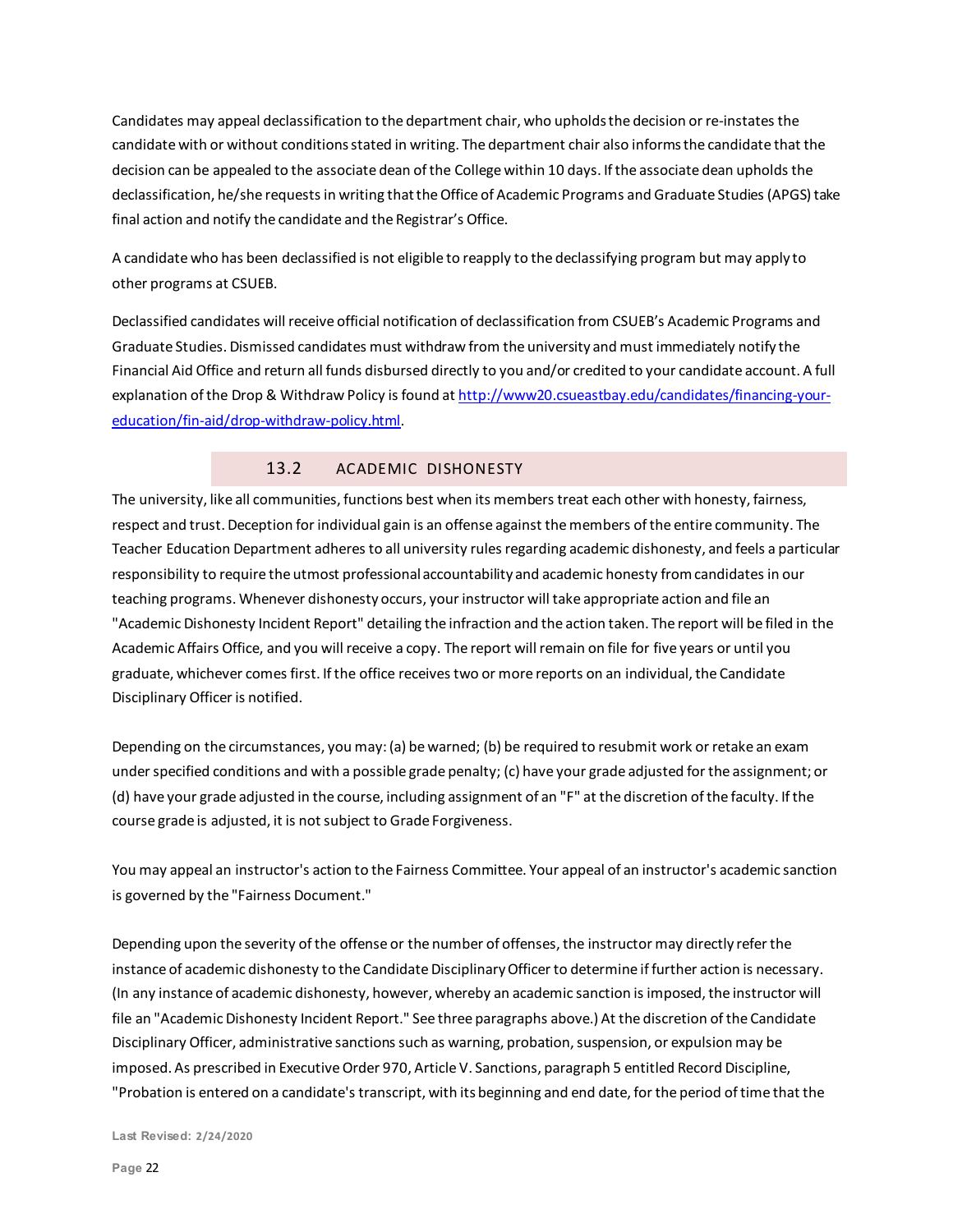probation is in effect. Suspension is entered on the candidate's transcript, with the beginning and end date, for the period of time that the suspension is in effect, but remains on the transcript permanently if the suspension is for longer than one academic year." Expulsion is entered on the candidate's transcript permanently along with the date it takes effect. (If an appeal to the Fairness Committee regarding an academic sanction imposed by the instructor is pending, action by the Candidate Disciplinary Officer will be postponed until after the adjudication of the appeal.)

The complete text of Title 5, section 41301 of the California Code of Regulations and of Chancellor's Executive Order 970 can be accessed on the Judicial Affairs website at [http://wwwsa.csueastbay.edu/~jaf/.](http://wwwsa.csueastbay.edu/%7Ejaf/)

# **14.0 TEACHER PERFORMANCE ASSESSMENT – EDTPA**

<span id="page-22-0"></span>Senate Bill 1209 (effective January 1, 2007), requires all Single Subject and Multiple Subject candidates to pass a Teacher Performance Assessment prior to being recommended for a California Teaching Credential. California State University, East Bay administers the edTPA to meet this mandate.

CSUEB Candidates submit the edTPA Teaching Event during their finalsemester in the program. The Teaching event entails planning a learning segment of about one week (approximately 3-5 lessons), including learning objectives for both the curriculum content and the development of academic language related to that content. Candidates submit lesson plans, copies of instructional and assessment materials, video clip/s of their teaching, a summary of whole class learning, and an analysis of candidate work samples. Candidates also write commentaries describing the teaching context, analyzing their teaching practices, and reflecting on what they learned about their teaching practice and candidate learning.

edTPA is subject-specific. Single Subject candidates complete the Teaching Event in their area of specialty.

edTPA is administered by Pearson. Submission fees and deadlines are found on the edTPA webpages located at the departmental webpage.

# **15.0 CALIFORNIA TEACHING PERFORMANCE EXPECTATIONS**

<span id="page-22-1"></span>The state has determined that the Teacher Performance Expectations (TPEs) represent the skills all teachers must possess in order to educate all of California's students. As a candidate, you must demonstrate competency through meeting the TPEs set out by the Commission on Teacher Credentialing (CTC) in order to receive a credential or license from the state of California. Over the course of the program there is a continuum of learning in which you are introduced to and will have opportunities to practice and apply the TPEs as you prepare to move into your own classrooms.

The complete TPEs can be found at [https://www.ctc.ca.gov/docs/default-source/educator](https://www.ctc.ca.gov/docs/default-source/educator-prep/standards/adopted-tpes-2016.pdf?sfvrsn=8cb2c410_0)[prep/standards/adopted-tpes-2016.pdf?sfvrsn=8cb2c410\\_0](https://www.ctc.ca.gov/docs/default-source/educator-prep/standards/adopted-tpes-2016.pdf?sfvrsn=8cb2c410_0)

# **16.0 CREDENTIAL CANDIDATE SERVICE CENTER (CSSC)**

<span id="page-22-2"></span>Credential Candidate Service Center (CSSC) supports all credential programs at CSUEB. It is important to familiarize yourself with CSSC's main services: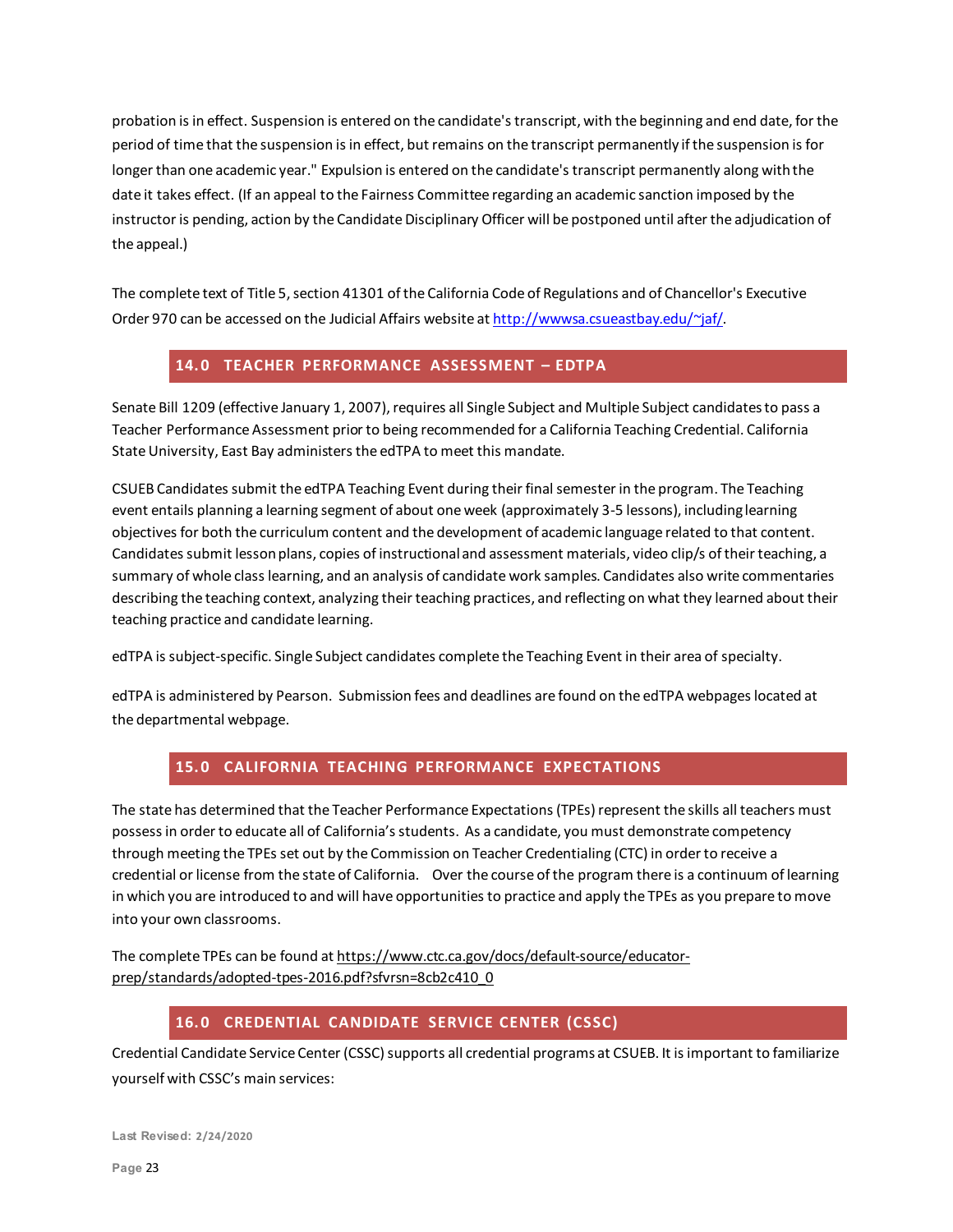- Advisement regarding credential requirements in all programs;
- Initial screening for credential program requirements;
- Housing of candidate records;
- Monitoring of progress towards credentials;
- Verification of credential program completion;
- Making the official credential recommendation to the Commission on Teacher Credentialing (CTC).

<span id="page-23-0"></span>The CSSC can be reached at [credentials@csueastbay.edu](mailto:credentials@csueastbay.edu) or 510 885-

#### 16.1 MAINTENANCE OF CANDIDATE CREDENTIAL FILES

In general, credential files that are kept in our office are retained for up to seven years beyond the term of program completion or for one year after non-enrollment (if you have not completed the program), whichever occurs first. Re-admission is subject to the prevailing requirements for entry into the program. Acceptance is not automatic. Re-admitted candidates join a new team and complete their coursework with the new team. They are also subject to all of the credentialing requirements of the new team. Re-admitted candidates are not permitted to deviate from their new team's schedule.

If a credential candidate moves from the teaching credential program to another credential program, the admissions documents DO NOT automatically get transferred to the new program. Please check with the prospective program to verify whether original or photocopies will be acceptable. If photocopies are acceptable, please follow the CSSC procedures regarding how to request copies of items from a credential file. The procedures along with most credential forms and documents are found on CSSC's website under the link for *Credential Forms and Documents*.

#### 16.2 FINAL CREDENTIAL PROCESSING

<span id="page-23-1"></span>For all credential programs and types, please review the instruction sheet found on CSSC's website to confirm the list of items required for the credential. You do not need to resubmit any document that was previously submitted for program admissions.

The CTC has instituted a policy whereby all universities are required to submit credential applications online. In the final semester of the program, candidates should remit documents required for the credential recommendation to CSSC. The issuance date for the credential will be the last day of the quarter or the last day that an outstanding item was met, whichever is later.

A valid email address and Visa or MasterCard debit/credit card is required to apply for a credential. Our office will submit your application online to CTC upon verification that all requirements have been completed. You will be notified via email by CTC for your payment and additional information. After receiving this information, CTC will issue you an electronic document for you to print. This is your official verification that you will be issued a credential, and you will not receive a hardcopy of your credential document. **The official credential will be posted on the CTC's website, [www.ctc.ca.gov.](http://www.ctc.ca.gov/)**